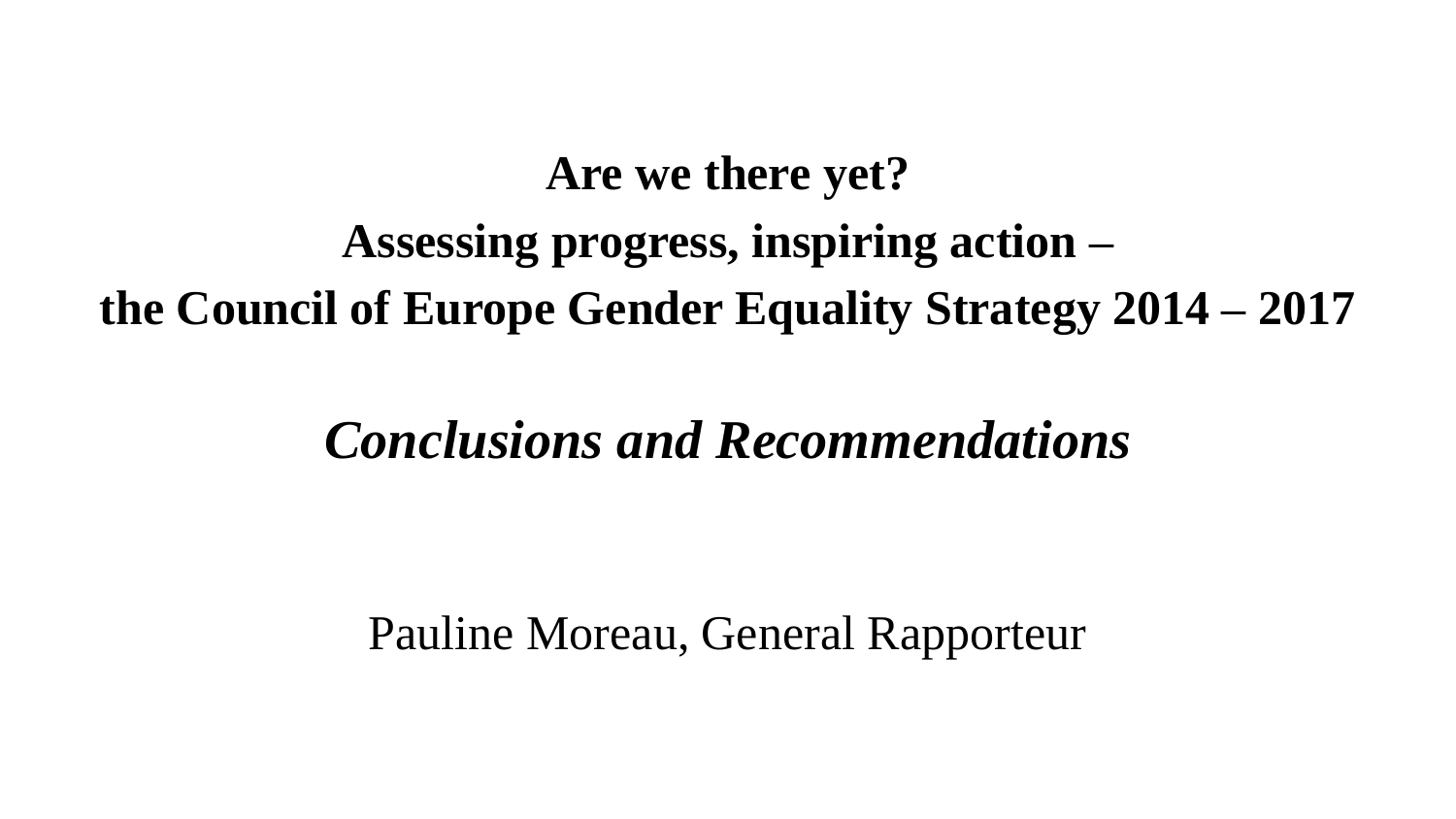## **Council of Europe Gender Equality Strategy 2014 – 2017**

### **Secretary General Jagland**

• *Achieving gender equality is central to the protection of human rights, the functioning of democracy, respect for the rule of law and economic growth and sustainability.*

## **Overall Goal of CoE 2014 -2017 GE Strategy**

• *To achieve the advancement and empowering of women and hence the realisation of gender equality in Council of Europe Member States by supporting the implementation of existing standards.*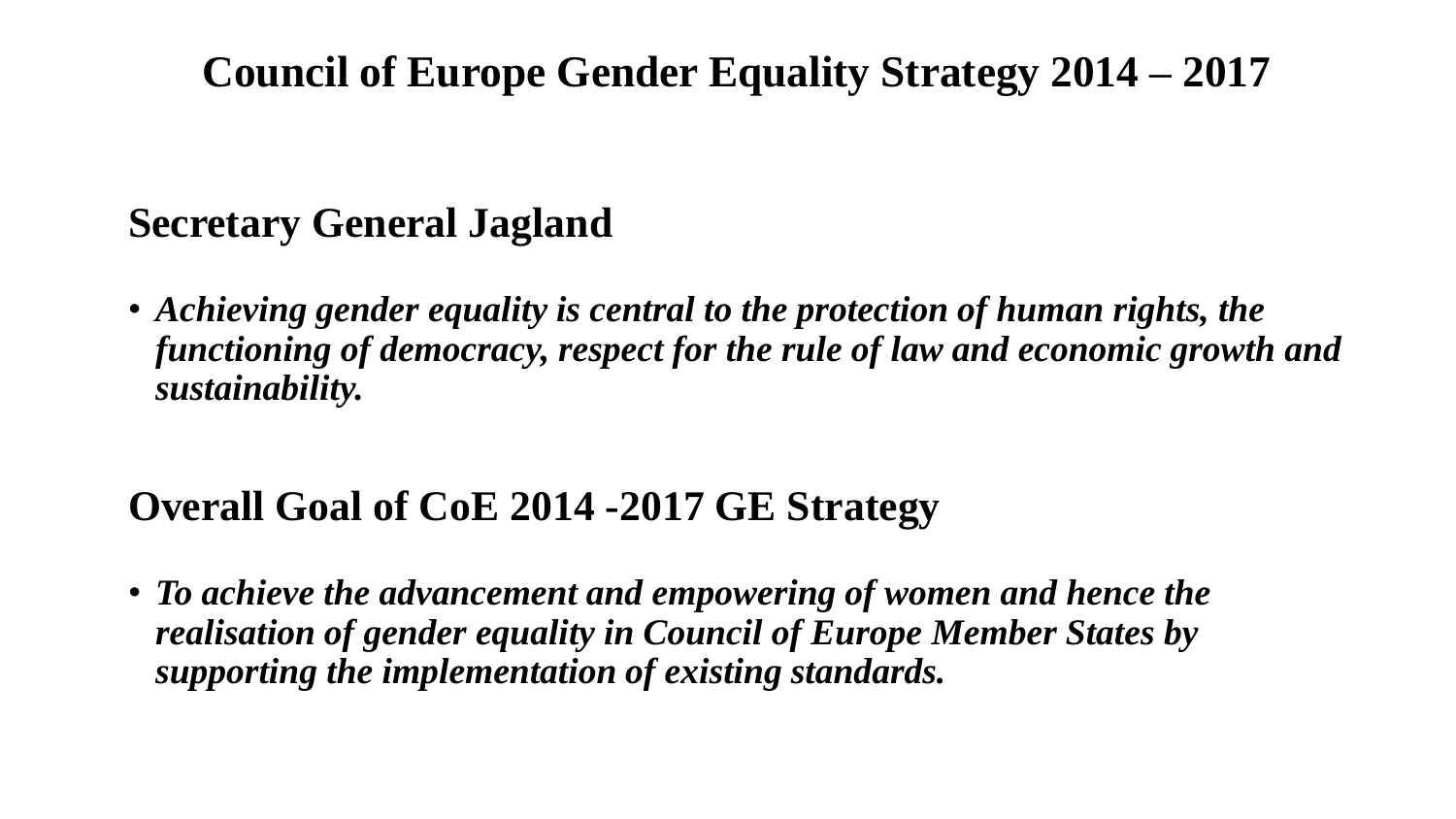# **Structure of this Summary**

- *1. Overview of our discussion on current themes*
- *The impact of social media*
- *Gender mainstreaming from two perspectives*
- *2. Progress, challenges and impact of the objectives of 2014-2017 Gender Equality Strategy*
- *3. The way forward – a first look at ongoing and new priorities to be considered in the Council's next Strategy*
- *4. Brief conclusions and recommendations*
- *5. Full detail in written summary to follow*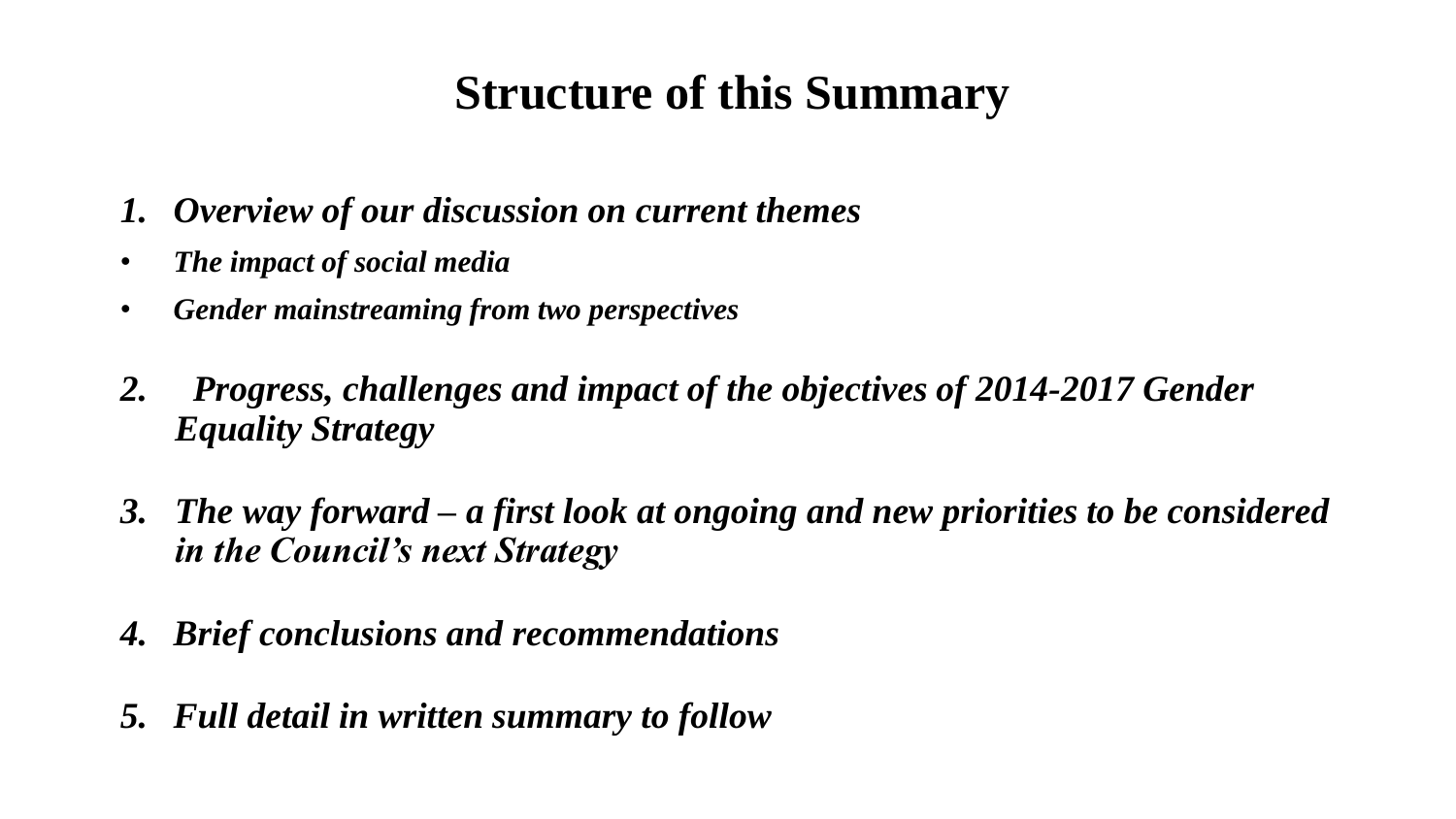## **Conference theme 1 – Sharing knowledge and information to foster gender equality - the impact of social media**

#### **Scope of social media**

- *More than 4 billion are active on the web*
- *Over 1.3 billion use Facebook every month*

#### **Positives**

*Excellent tool to disseminate the gender equality message*

- *Available for use by everyone not just media professionals*
- *Ideal tool to bring awareness of feminism/women's rights to younger people*

#### **Negatives**

o *Cyberviolence, in all its forms; misogyny; abuse and sexualisation of women* o *Lack of control; anonymity; freedom of press as cloak for unacceptable behaviour*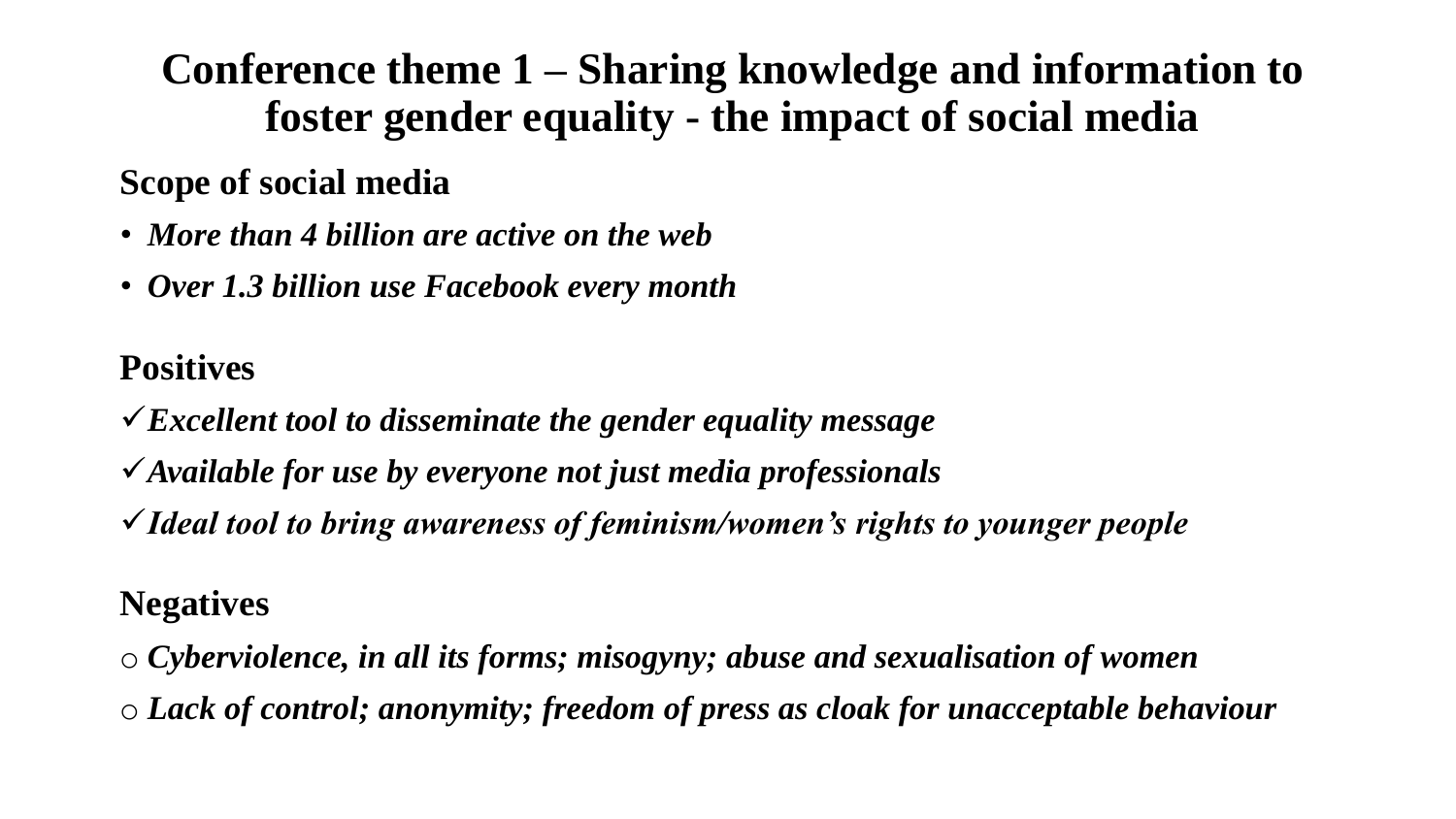**Conference theme 1 – Sharing knowledge and information to foster gender equality - the impact of social media Recommendations (1)**

*Use social media as awareness raising tool Foster women's confidence to make better use of it*

o *Governments need to* 

o *take legislative measures, inc cross-border provisions* 

o *to address cyberbullying in all its forms*  o *and to outlaw sexist hate speech*

o *ensure that police services are trained appropriately to deal with these crimes*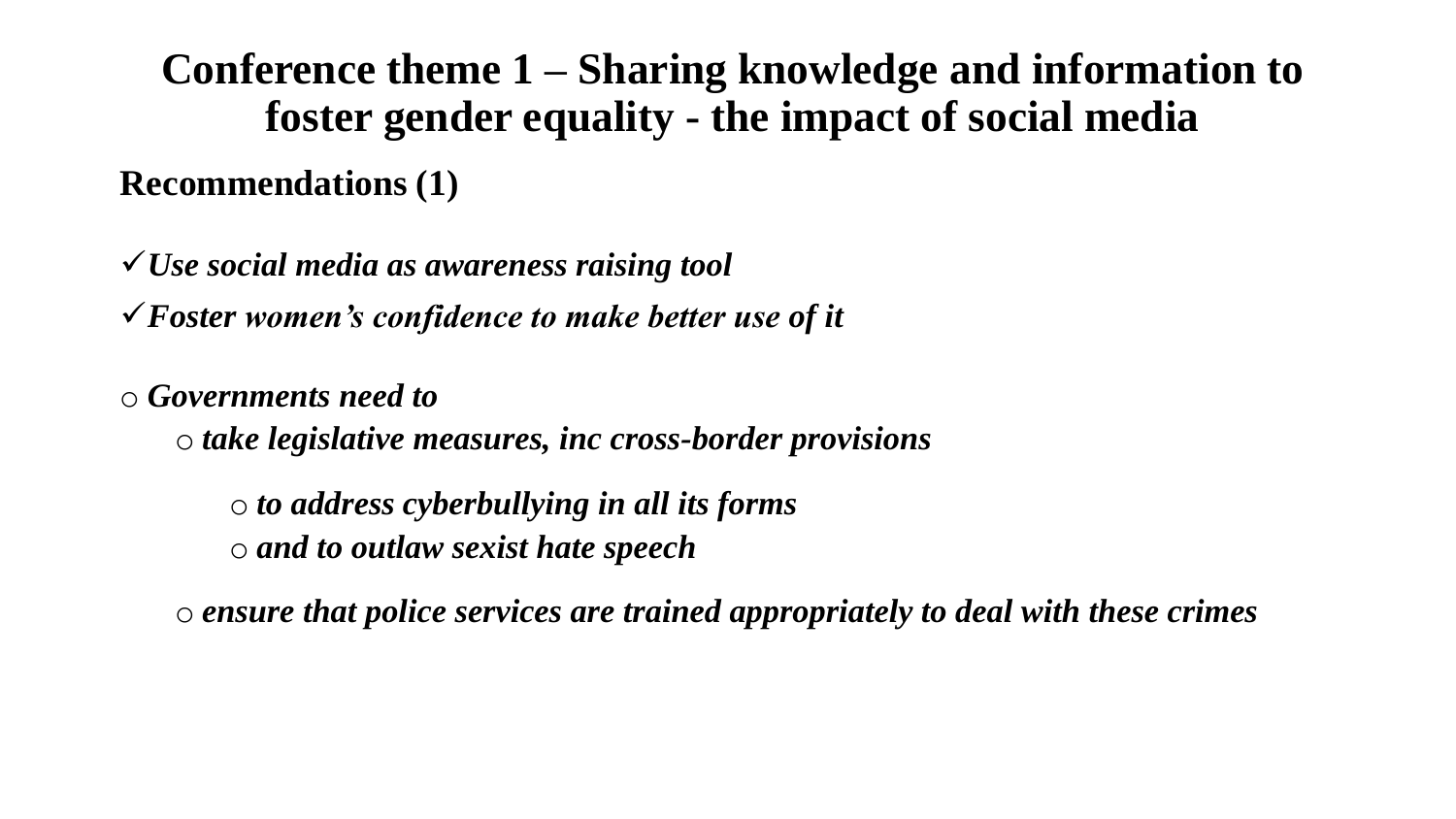**Conference theme 1 – Sharing knowledge and information to foster gender equality - the impact of social media Recommendations (2)**

o *Governments need to* 

o *undertake awareness raising programmes to combat cyberbullying/ sexism on line* o *take steps to address the culture of anonymity in the digital industry*

o *The digital industry and its social media platforms should take responsibility and steps to ensure social media is a safe resource for all users*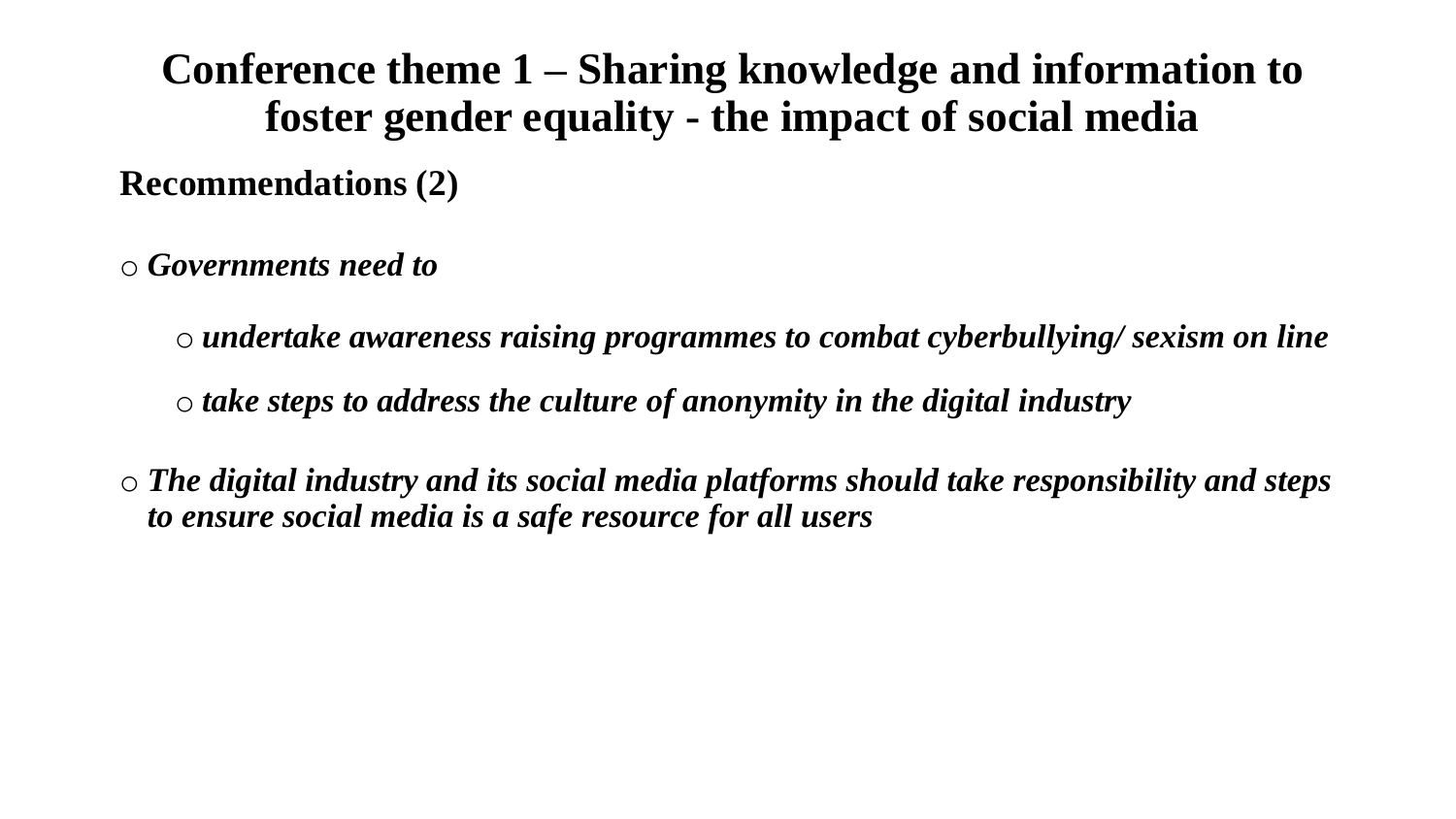**Conference theme 1 – Sharing knowledge and information to foster gender equality - the impact of social media**

### **Summary**

- *Social media is force for both good and evil*
- *Medium which enables us to reach out to younger generation*
- *Consider the impact of UN ambassadors for gender equality campaigns on social media*
- *Accordingly, collectively, we must use our influence to ensure that the problems are highlighted and addressed*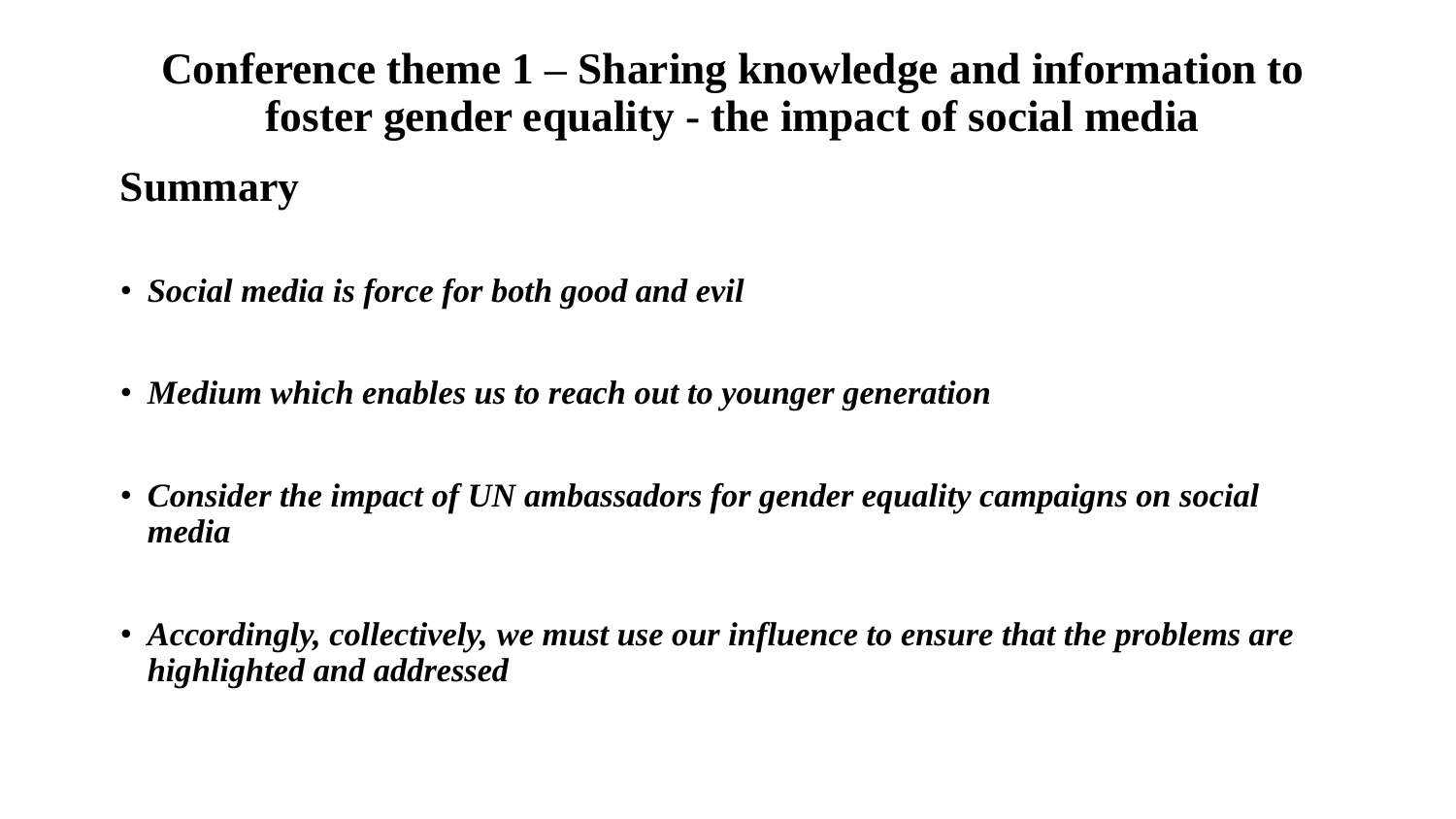### **In international organisations**

*Very similar approaches in both UN and Council of Europe*

*Transversal programmes*

*Both supported with buy in at the highest levels and across the organisations*

*World Bank, OSCE, UNCTAD, OECD, ITU among organisations focusing on gender*

*New Gender Mainstreaming Platform developed by EIGE* 

## **Member States**

*Gender mainstreaming experiences in Sweden and in France* 

*Gender budgeting experiences in Albania and in Iceland*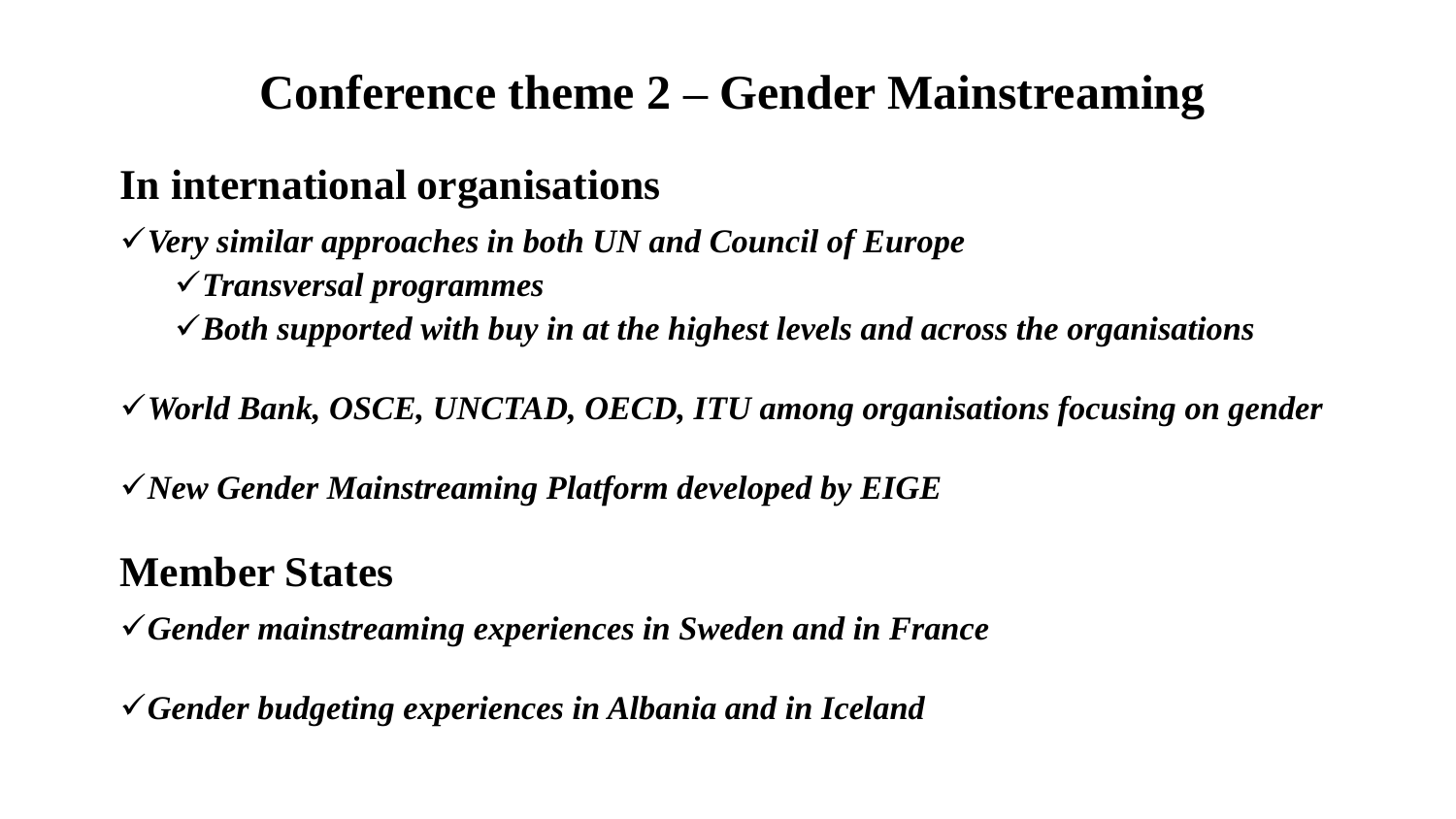#### **Positive aspects of gender mainstreaming**

- *UN Women - gender mainstreaming is no longer an option; it is an imperative.*
- *GM grounds policies in concrete situations and the needs of people, resulting in better informed policies and legislation*
- *Brings the interests of women into government as a social force*
- *Has generated a cadre of gender experts and experts in both gender and a specific field*
- *Creates awareness across board in organisations which might otherwise be gender blind*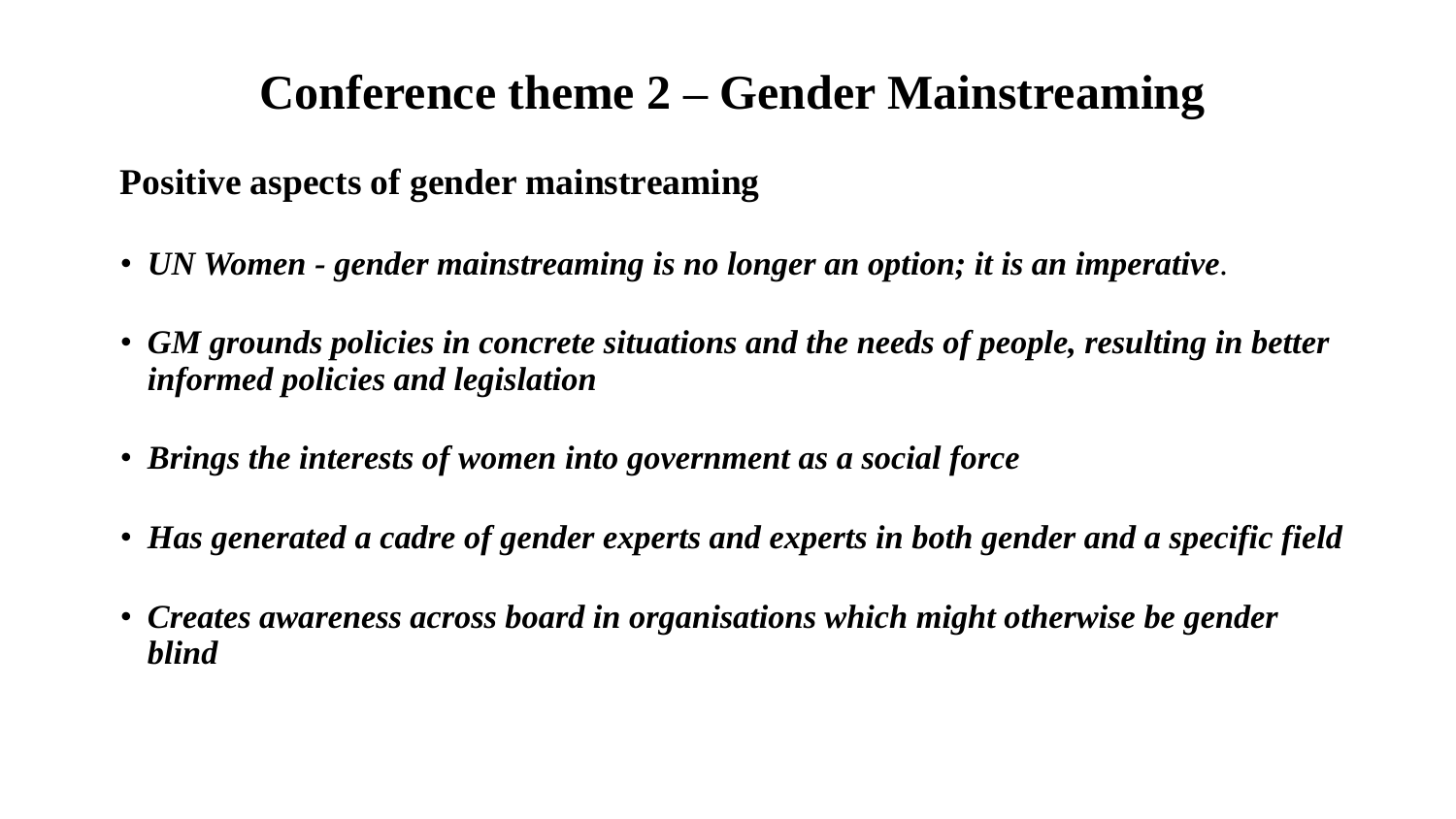### **Notes of caution**

o *GM is a gender equality tool not an objective*

o *It cannot work as a time bound project – it is 'eternal'*

o *GM requires buy in at the highest levels, including political commitment*

o *It must be strategic and specific*

o *Largely embraced in fields identified as "social" (education and health) rather than "technical"(trade, industry)*

o *If it is to succeed it requires resources*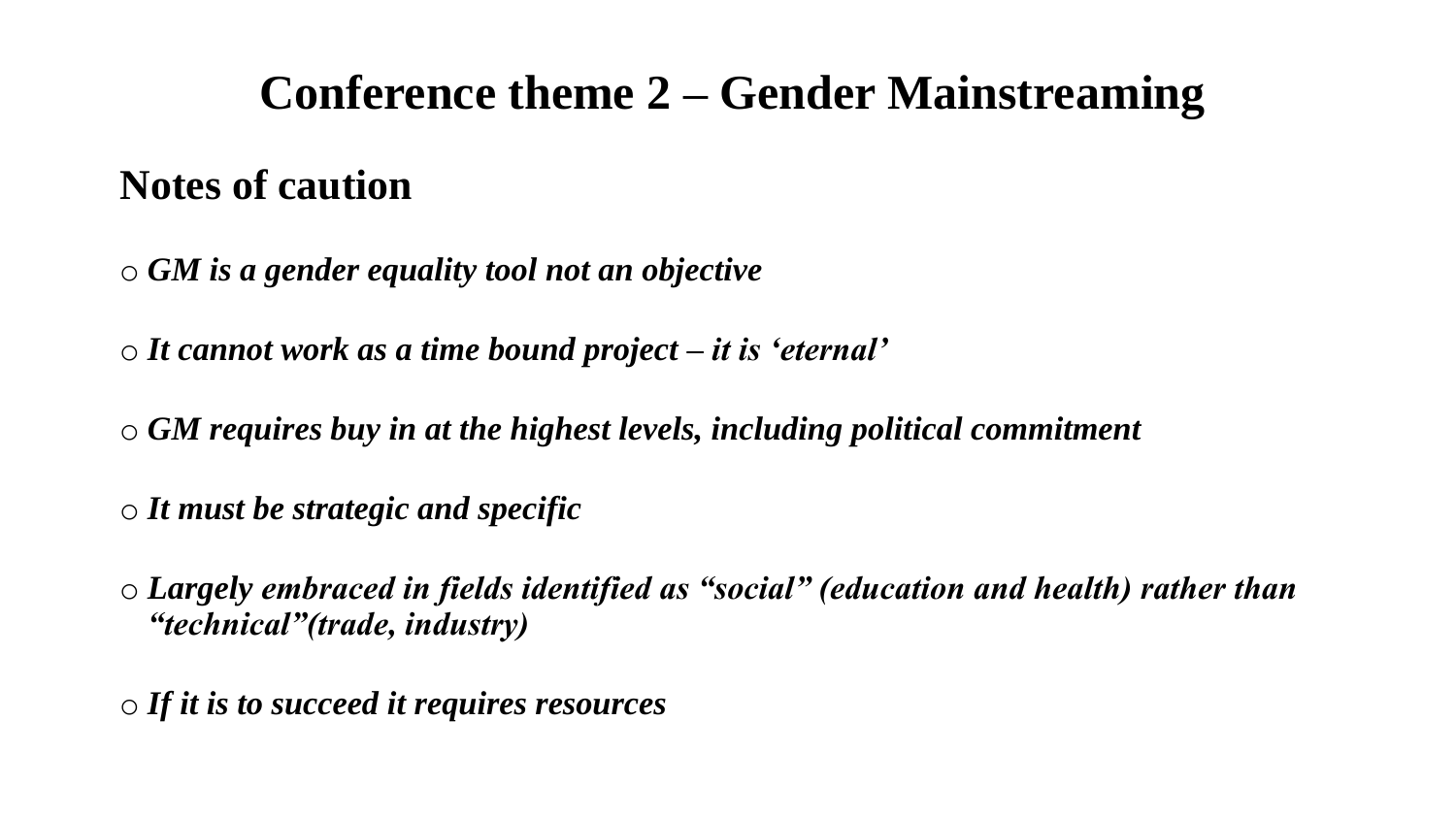#### **Summary**

*"The Council of Europe is on the same trajectory as UN Women. We are mandated and committed to supporting Member States in achieving gender equality, including through systematic gender mainstreaming." Ms. Lakshmi Puri*

*Twenty one years since Beijing – new tools from EIGE to complement the Council's tools for gender budgeting* 

*Let's go for it and follow the example and model of the international organisations as a model for a whole of Government approach*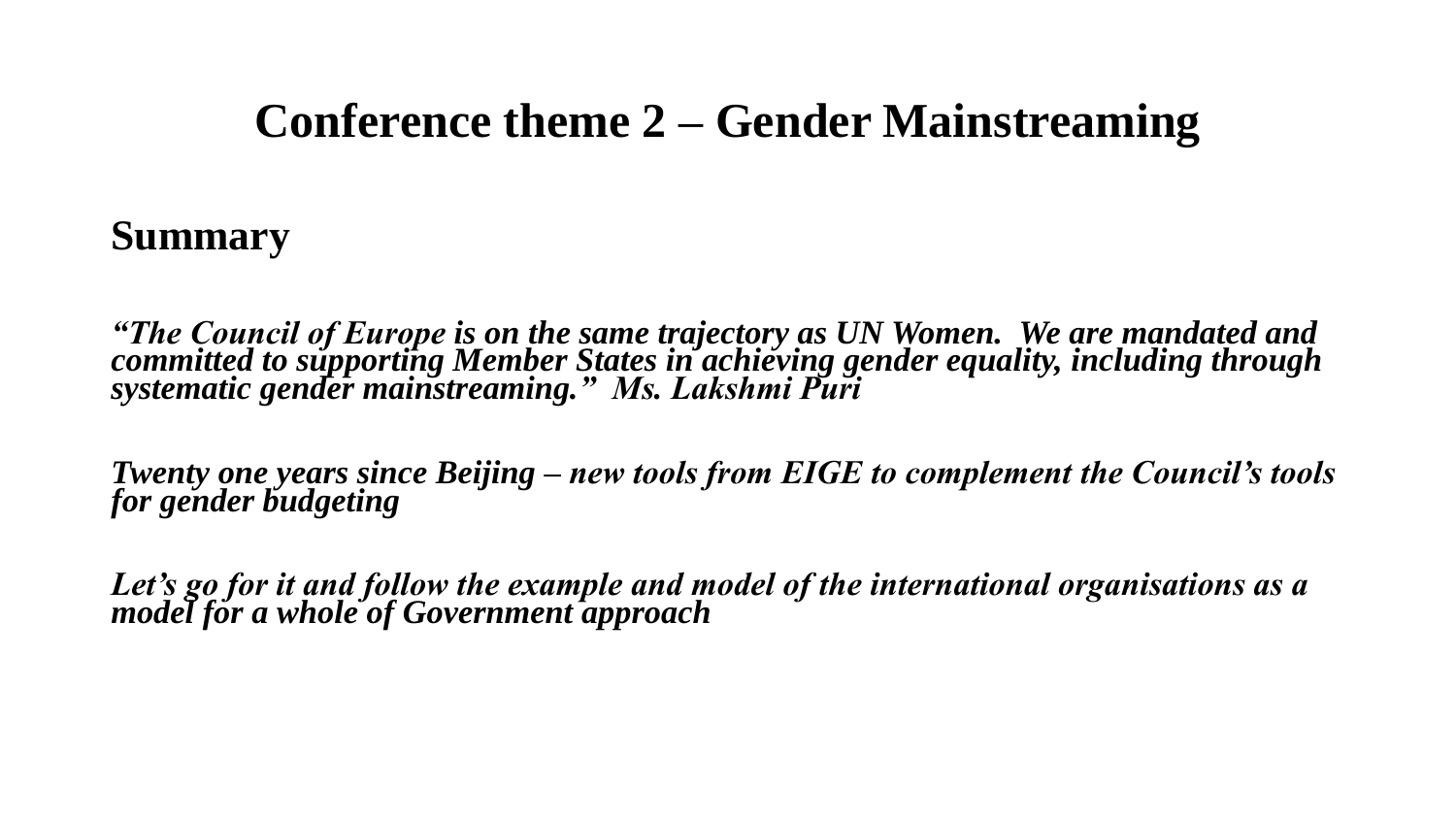### **Challenges and recommendations – gender stereotypes and sexism**

#### **Challenges**

- *Evidence that stereotypes and sexism persist in the press media and are rampant online*
- *Freedom of expression limits the possibility of governments forcing media to be more gender balanced*

#### **Recommendations**

- *Further actions should be taken by governments, media owners and by sectoral professionals*
- *Engage men in the topic*
- *CoE can continue to play an influential role in combating gender stereotypes and sexism*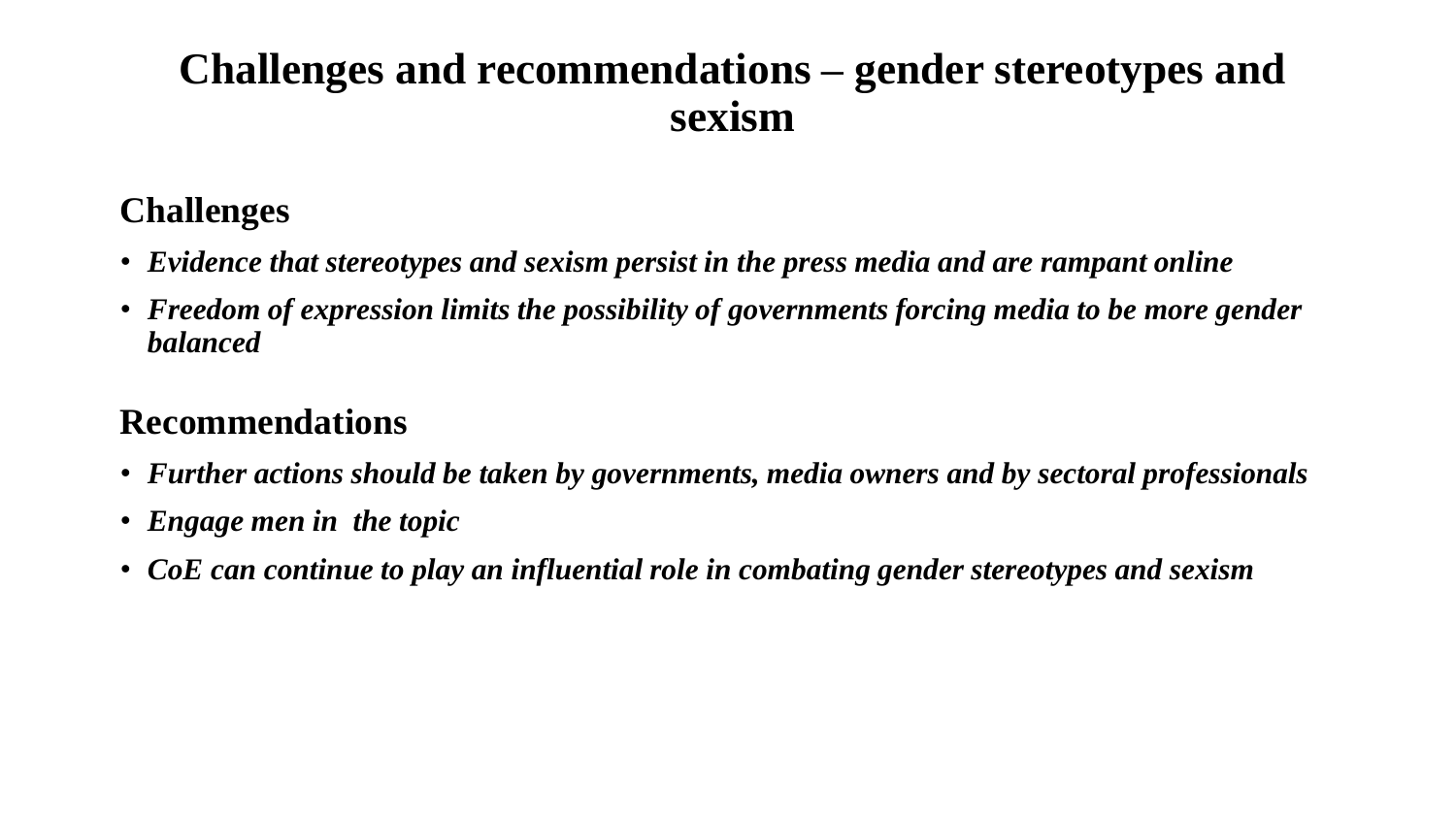## **Challenges and recommendations – violence against women**

### **Challenges**

- *Violence against women is a persistent problem – evidence from EU Fundamental Rights Agency for EU Member States*
- *Endemic violence suffered by migrant and asylum seeking women*
- *Women as victims of trafficking, FGM, sexualisation at a young age*
- *Gender rights being used to justify paedophilia and forced prostitution*
- *Resources for provision of support services*
- *Gender neutral policies leading to fewer and less specialised services*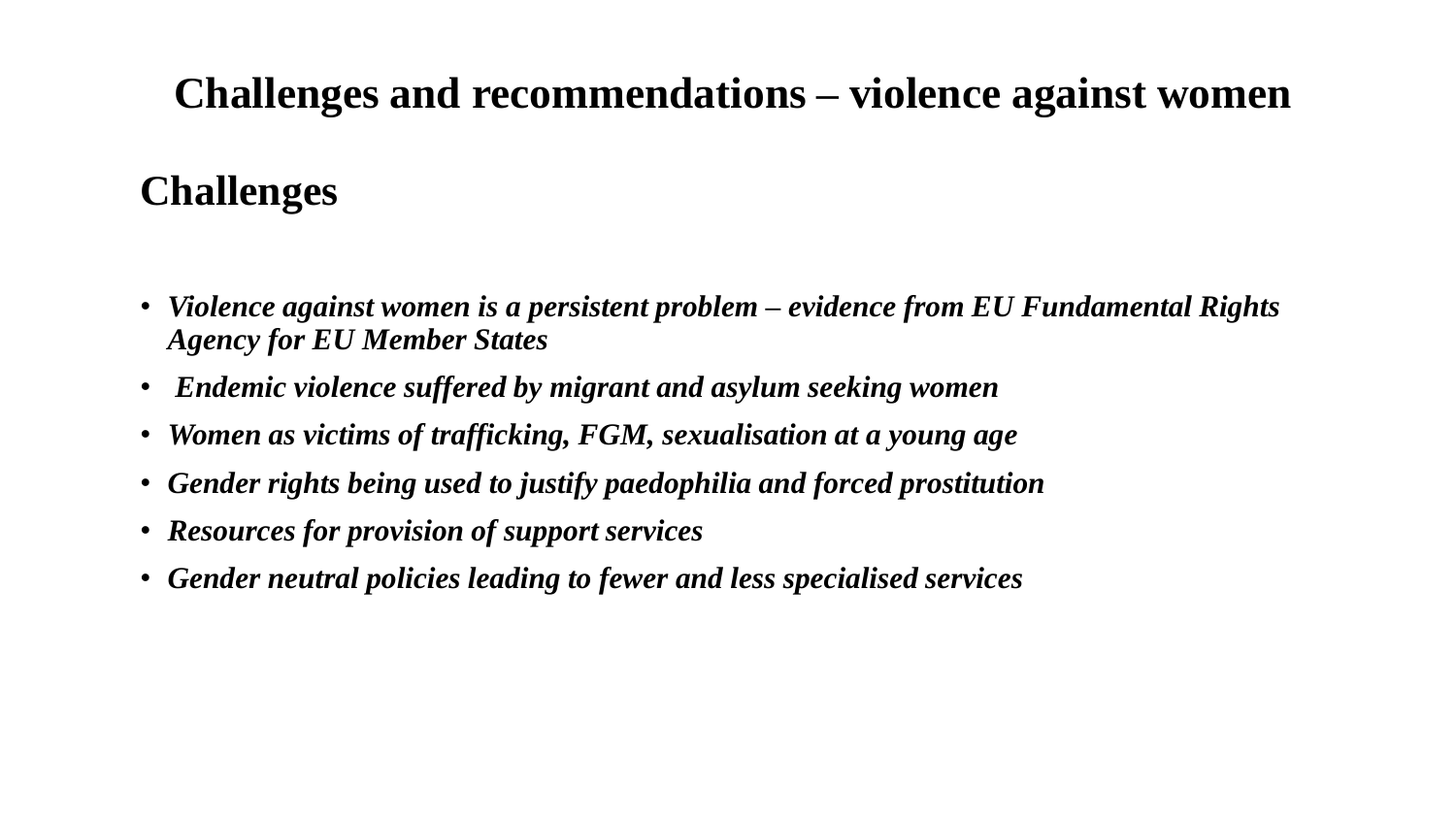### **Progress, challenges and recommendations – violence against women**

### **Recommendations**

- *Further ratifications of Istanbul Convention*
- *Enhance its implementation by involving all relevant bodies and entities of the CoE*
- *Essential that GREVIO is adequately resourced*
- *Ongoing programmes working with men to protect women's rights and dignity*
- *Governments need to fund service providers and NGOs not just for service provision but also for prevention*
- *Need to prioritise provision of services for migrants, refugees and asylum seekers, both on arrival and later in their journeys*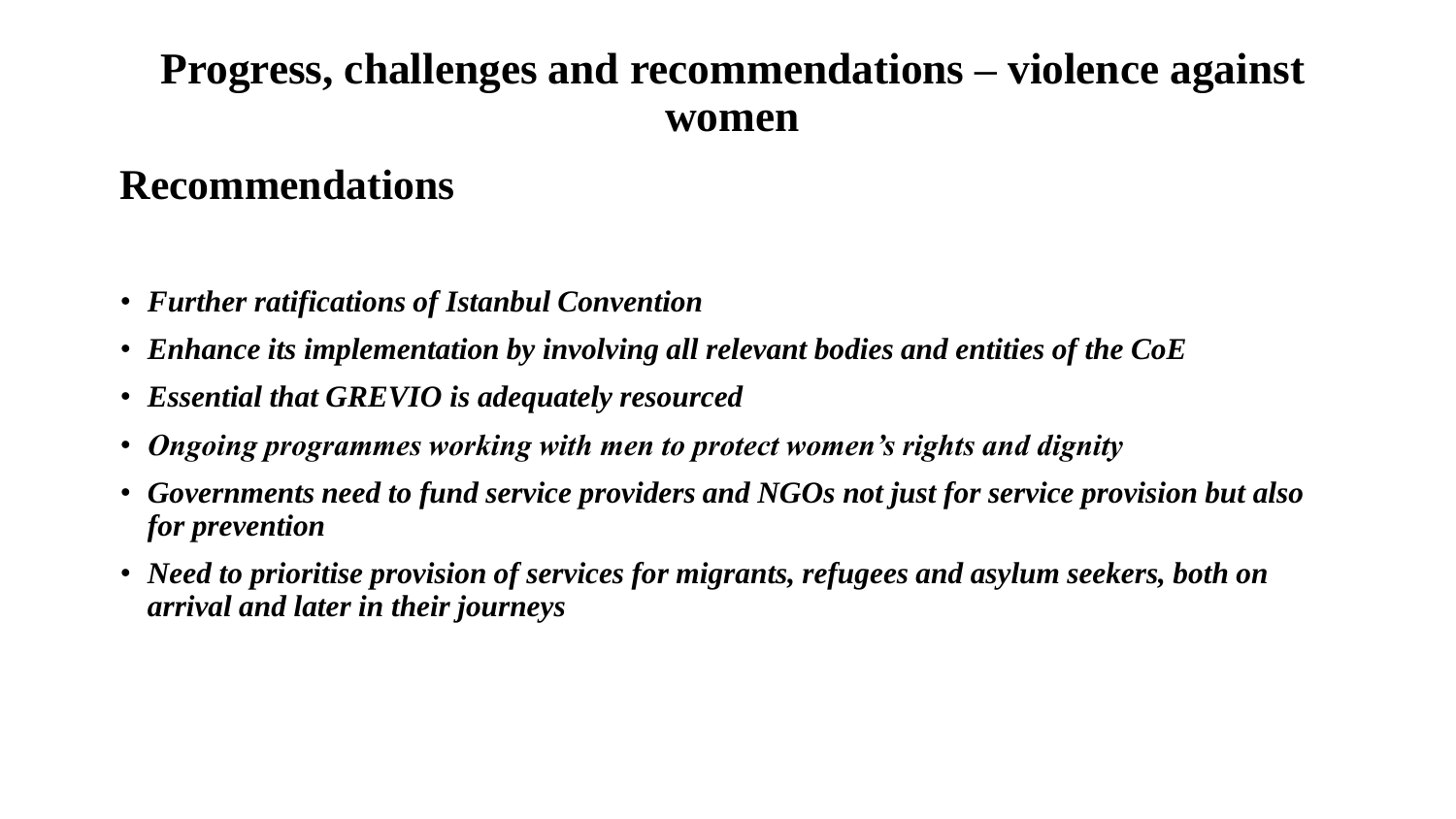# **Challenges and recommendations – access to justice**

## **Challenges**

• *Main barriers include a lack of awareness of procedures and the financial resources to access them; cultural barriers (including fear and shame); pressure to opt for mediation, gender neutral legislation and gender bias in the courts process*

## **Recommendations**

- *Member states should ensure full implementation of existing national legislation and international human rights treaties and standards*
- *Ensure women's access to free legal aid*
- *Address power dynamic between women and men in alternative dispute resolution processes*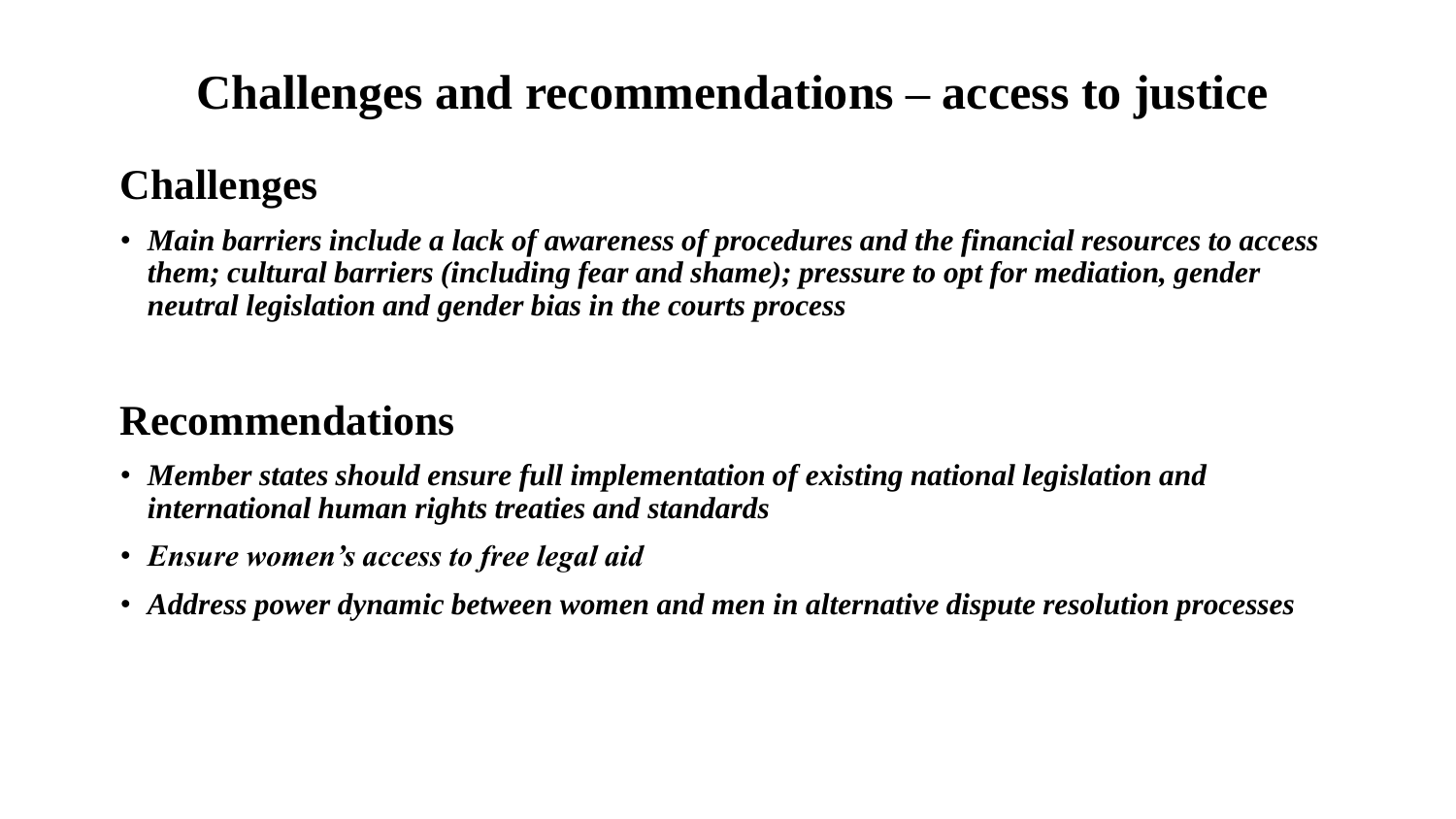## **Progress, Challenges and Impact – balanced participation of women and men in political and public decision-making**

#### **Challenges**

- *Reforms of private law – equal right to property; inheritance marriage and citizenship - are preconditions for an active role in society and by extension in public and political life*
- *A wide variety of factors impact on women's advancement in politics – social (family responsibilities), economic (pay gap/access to promotion) and cultural (stereotypes, mass media)*

#### **Recommendations**

• *Quotas need to be ambitious – (parity not 40%) and need to be coupled with sanctions*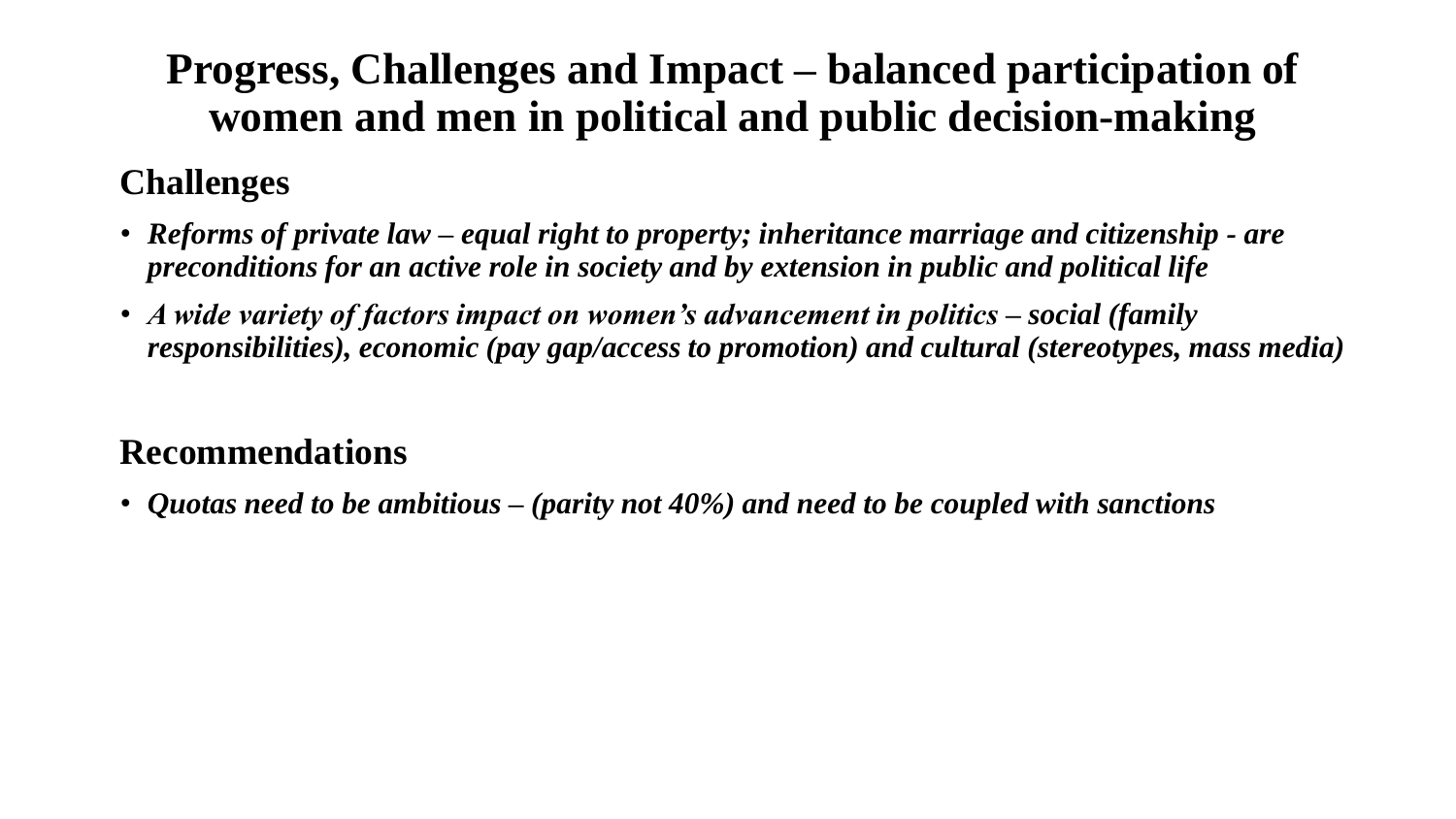### **Progress, Challenges and Impact – gender mainstreaming in all policies and measures**

**Discussed in detail already**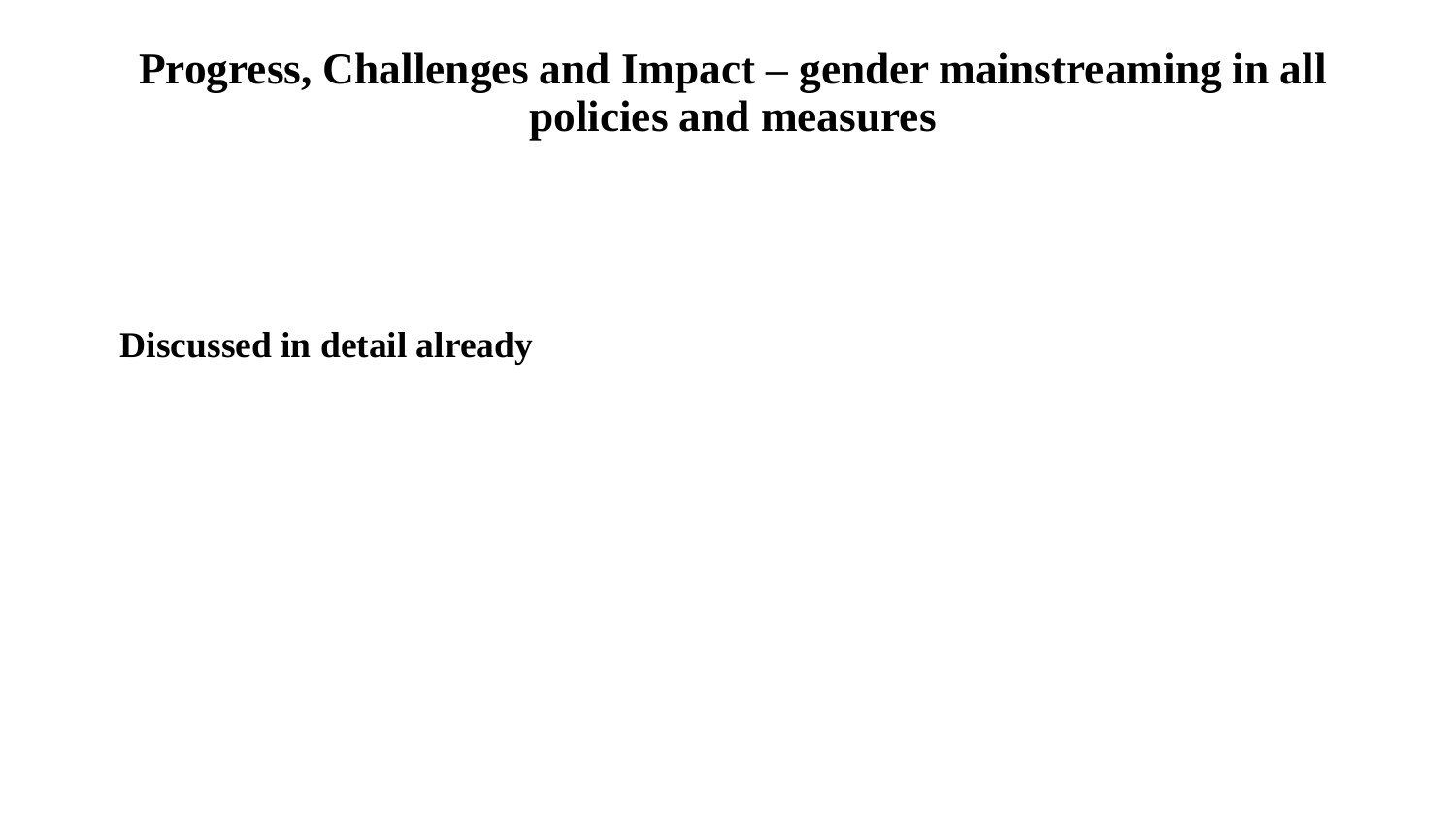# **Progress in Implementing the Strategy**

#### **Summary**

- *Our excellent presentations over the past two days do not do justice to the achievements of the Gender Equality team in the Council of Europe in implementing the 2014 to 2017 Gender Equality Strategy*
- *The Annual Reports of the Gender Equality Commission offer a truer picture of the broad range of activities being undertaken by the Council of Europe team and I encourage you to read them*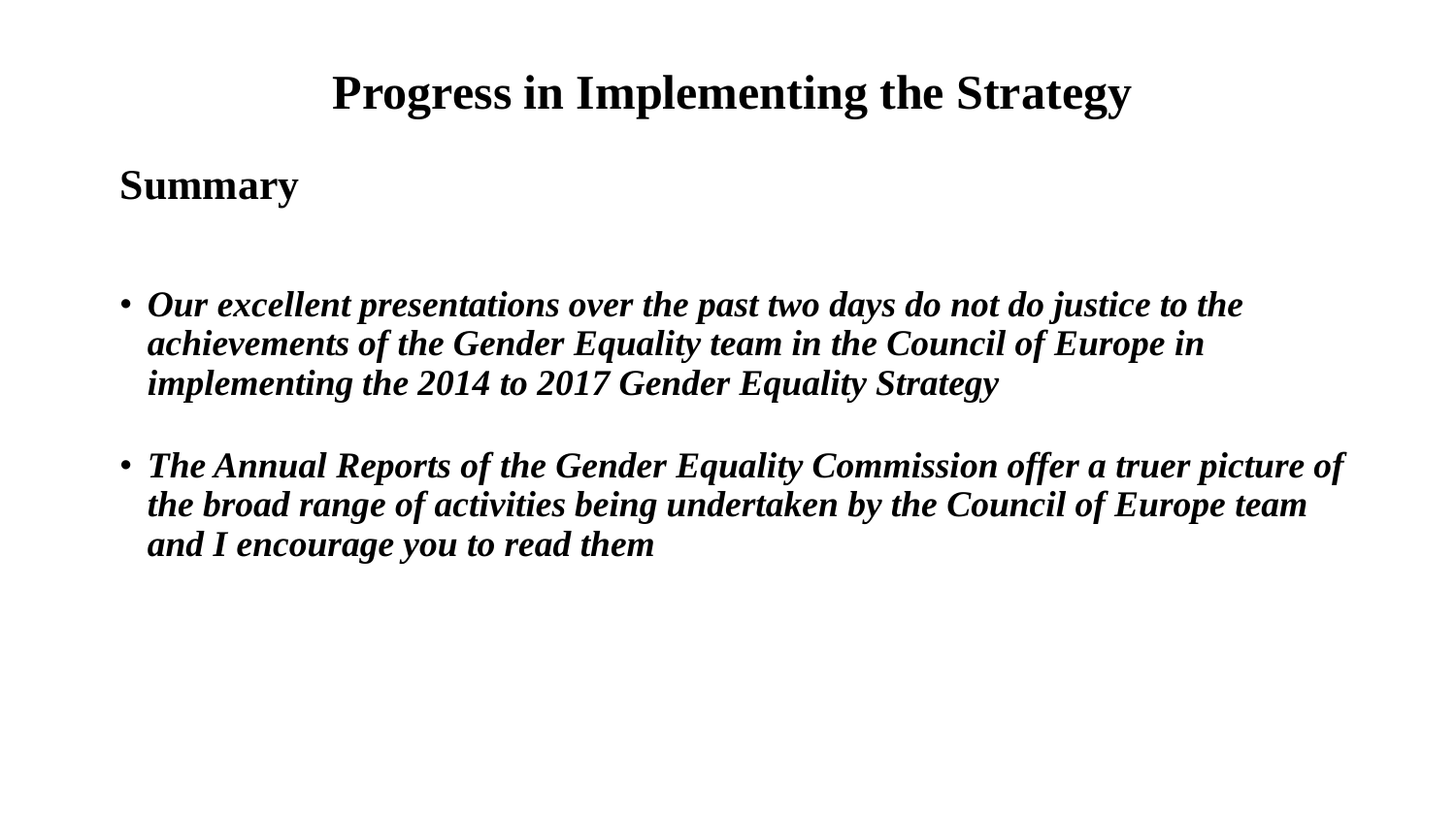# **Gender Equality – The Way Forward**

## **Challenges perceived by the Council of Europe**

- *The gap between standards and their implementation and legislation and its implementation in all areas under the Beijing Platform for Action*
- *Growing threats to women's human rights*
- *Reduced resources and weakening of national gender equality mechanisms*
- *Restrictions and reduction of supports for civil society organisations addressing women's rights*
- *Challenges related to intersectionality: some groups of women experience specific problems (migrant, refugee, Roma, or LBT as examples) and therefore more significant inequalities*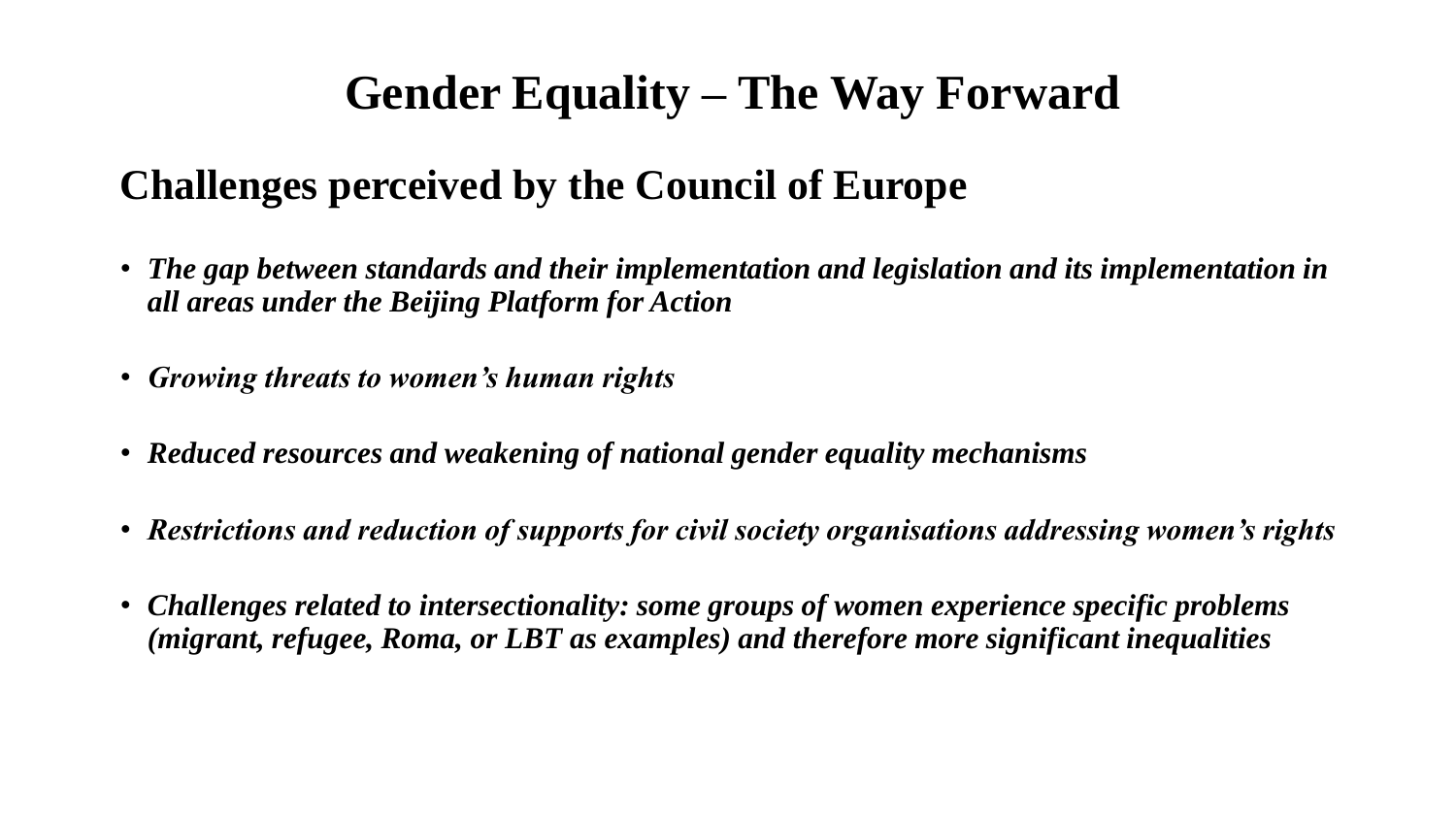# **Gender Equality – The Way Forward**

## **Challenges emerging since Strategy was published include**

- *Inclusion of gender equality as specific goal in "Transforming our World the 2030 Agenda for Sustainable Development" – about all corners of the globe*
- *Exponential growth in migration -*
	- *No. of asylum seekers to EU alone has increased fourfold over past four years*
	- *28 per cent were women in 2015, inferring that many families are being split up*
- *Increasing complexity of violence against women including abuse of internet/social media*
- *Gender blindness/lack of gender equality awareness among young people, both boys and girls*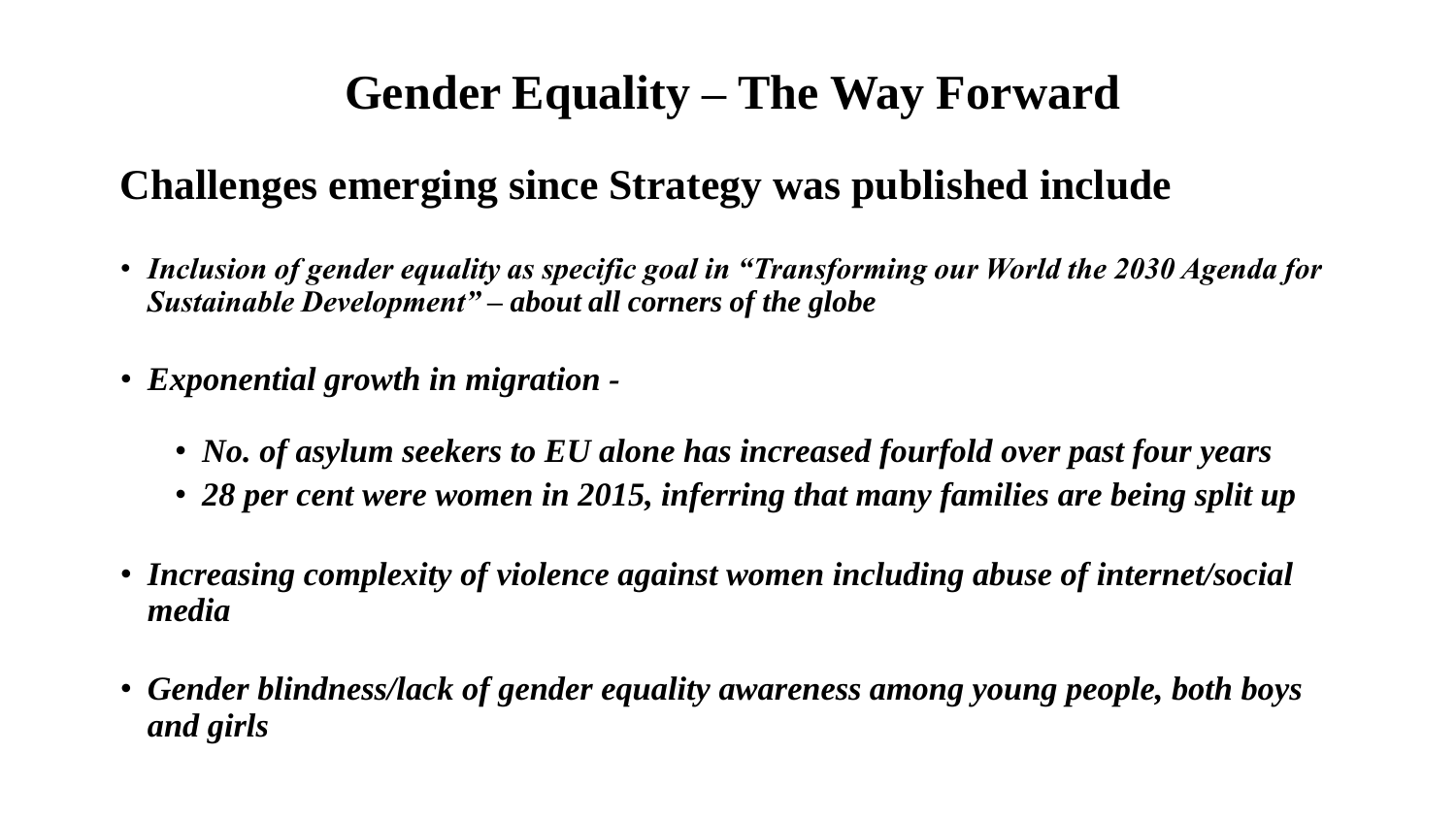### **The Way Forward - Proposals from the conference**

### *Gender Equality is the major global challenge but it brings significant transformative powers*

**New Strategy**

- *needs to be very targeted and specific*
- *needs flexibility – respond to emerging problems*
- *support member state work on ground – push agenda further*
- *ambitious with new targets*
- *help build partnerships*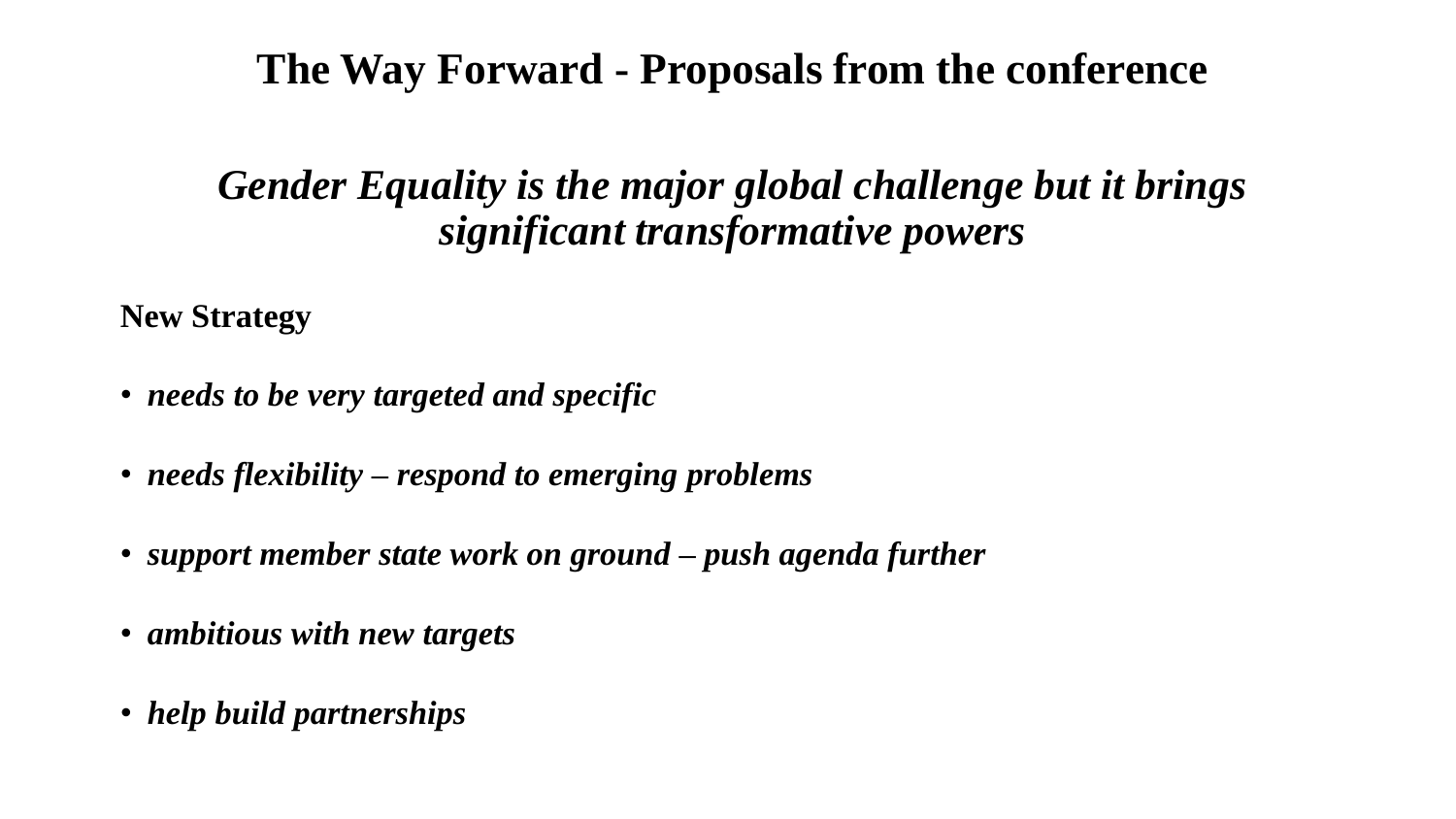# **The Way Forward - Proposals from the conference**

## *Future work of Council of Europe*

- *Complementarity of work 3 bodies –further develop esp in context of Agenda 2030*
- *Further develop role of men and also consider focusing on inequalities experienced by men*
- *Continue to develop tools to support member states*
- *Increase visibility of standards*
- *Exchange good practices*
- *Consider how to engage men*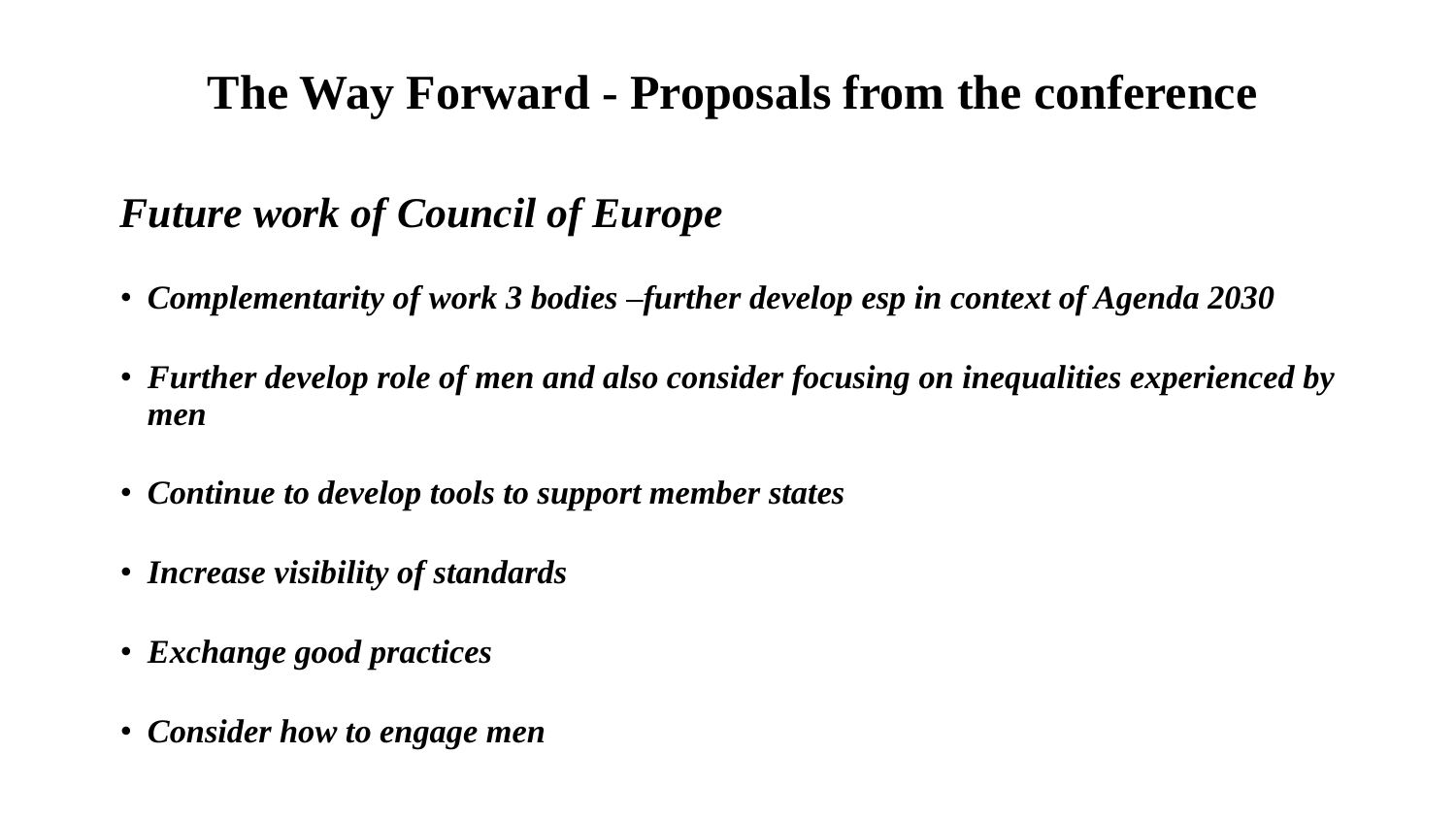# **Conclusions - Challenges for the CoE and the GEC**

## **How do you add new priorities?**

- In the light of scarce resources, there is no option but to look at each existing priority *and examine* 
	- *Progress and achievements to date*
	- *The added value to be achieved by continuing to work on that priority*
	- *Linkages with the key goals of the Council and with other sections within the Council*
	- *Whether another section is better placed to take the work forward?*
	- *Whether less time/resources could be dedicated to this priority for a period?*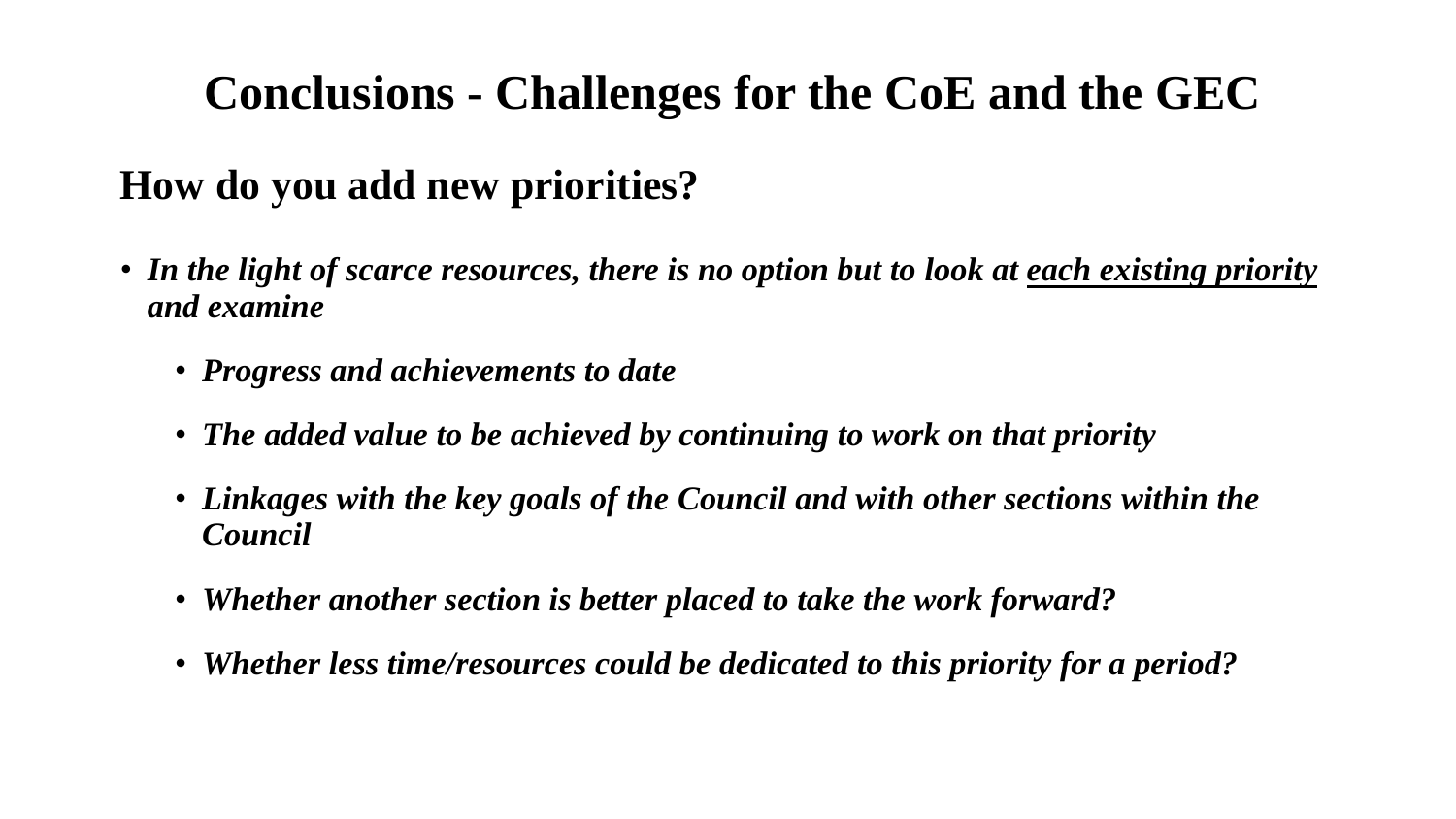# **Existing priorities – some points to ponder**

## **Looking at existing priorities**

- *Paradoxically, but with the transversal programme in place, is there scope to downsize gender mainstreaming as a priority/area of work, bearing in mind that we agree it is a tool towards the longer term goal of gender equality?*
- *What added value can the GEC and the Gender Equality team bring at this stage to the priority of balanced participation – should monitoring across member states replace more concrete actions?*
- *Are there further major actions to be taken by the Gender Equality team in relation to women's access to justice?*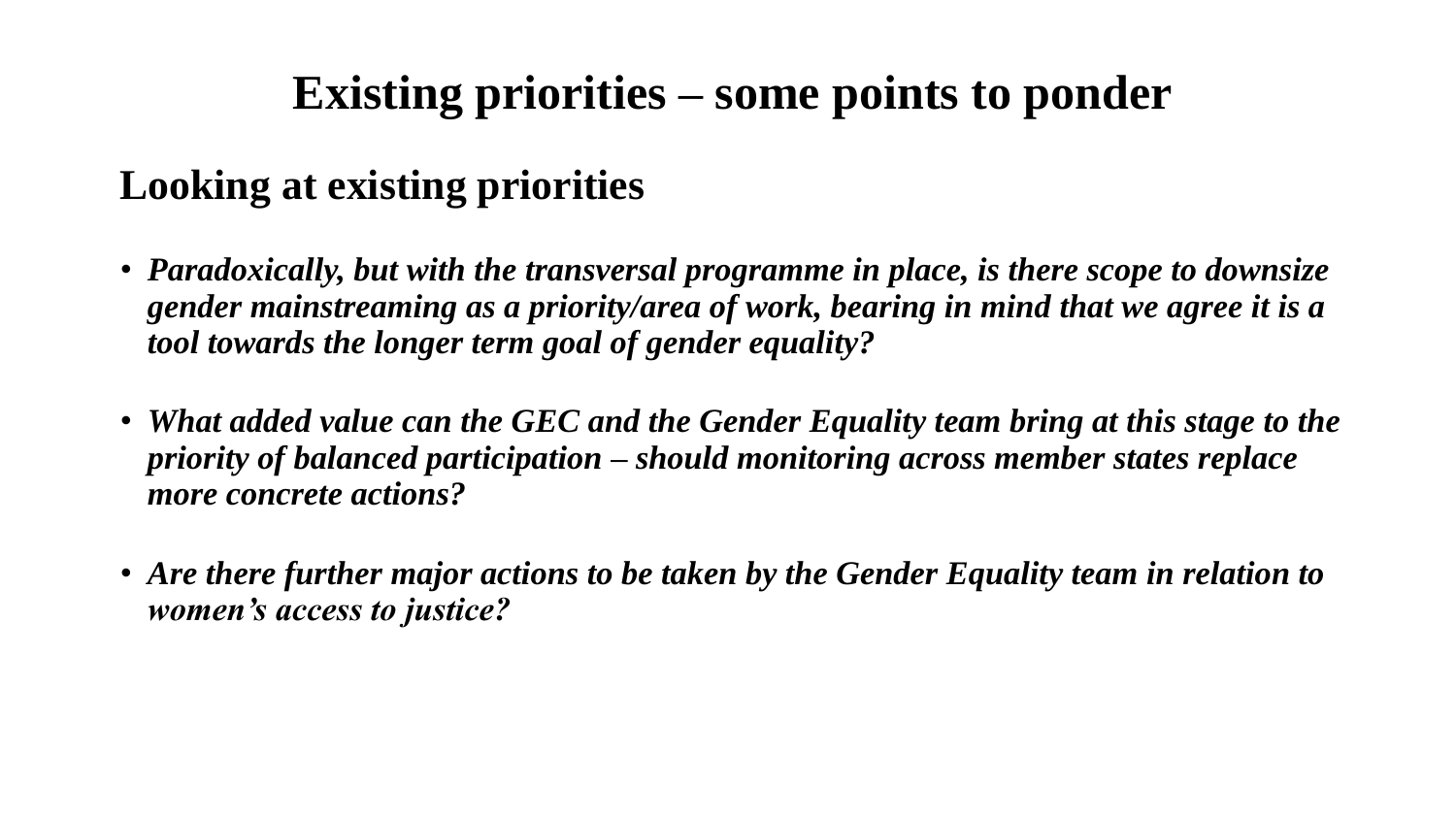# **Conclusions - Challenges for the CoE and the GEC**

## **How do you add new priorities?**

- *Similarly for each possible new priority area of work, it is necessary to consider*
	- *the gender equality dimension to the work*
	- *the exclusive added value the CoE/gender equality team could bring*
	- *avoidance of duplication and possible collaborations internally or externally*
	- *an outline work plan*
	- *estimate of costs*

#### *Only then can well informed decisions be taken*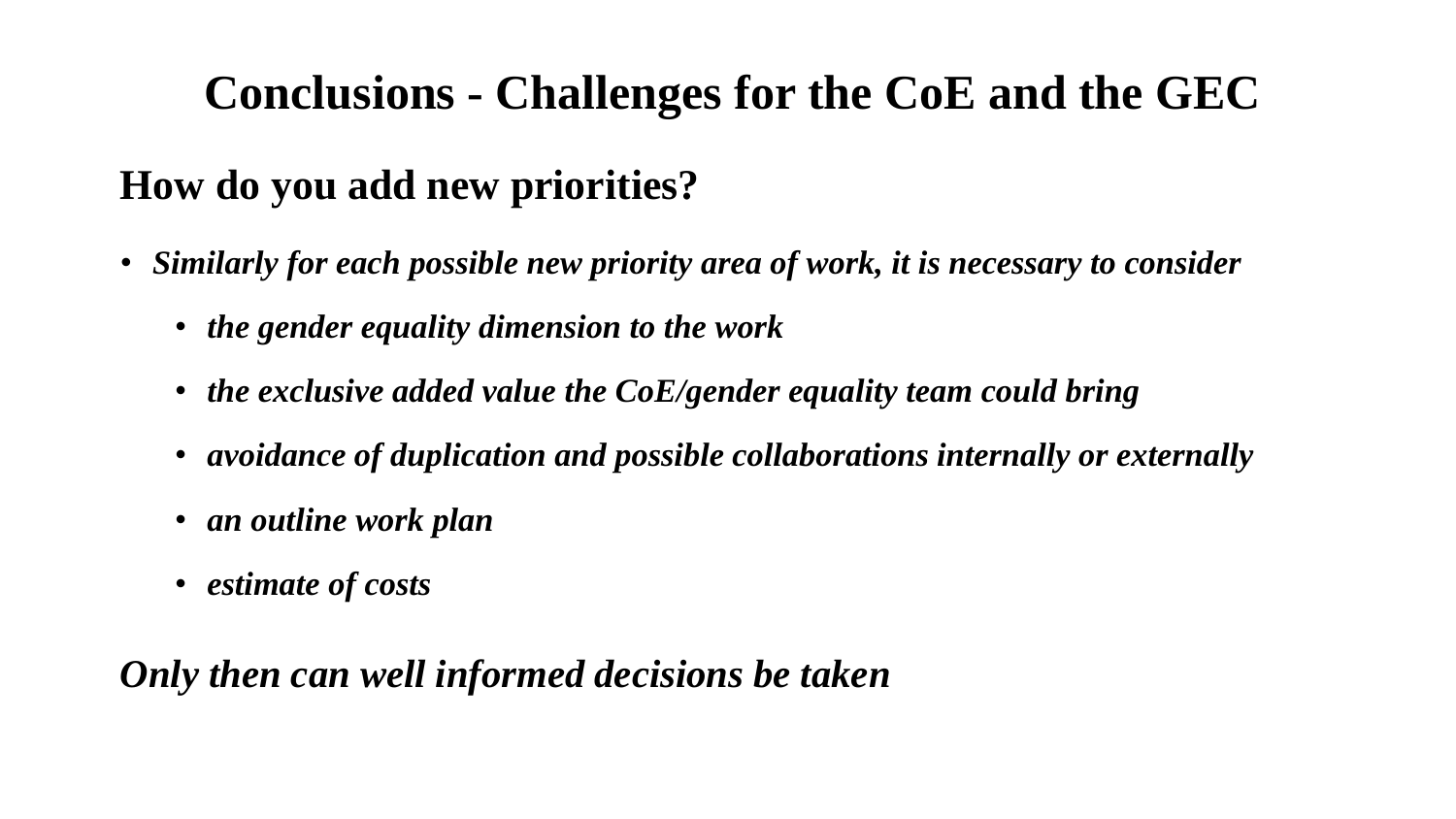# **Possible areas for future work – some points to ponder**

### **Migrant women**

- *Very current, crucial and challenging problems affecting millions of women*
- *Some preliminary work was done through a consultative meeting under CDEG five or six years ago*
- *However that meeting illustrated the complexity of the issue – range of issues as broad as areas of concern in Beijing*
- *Need to identify specific issues on which the CoE can bring added value and avoid duplication*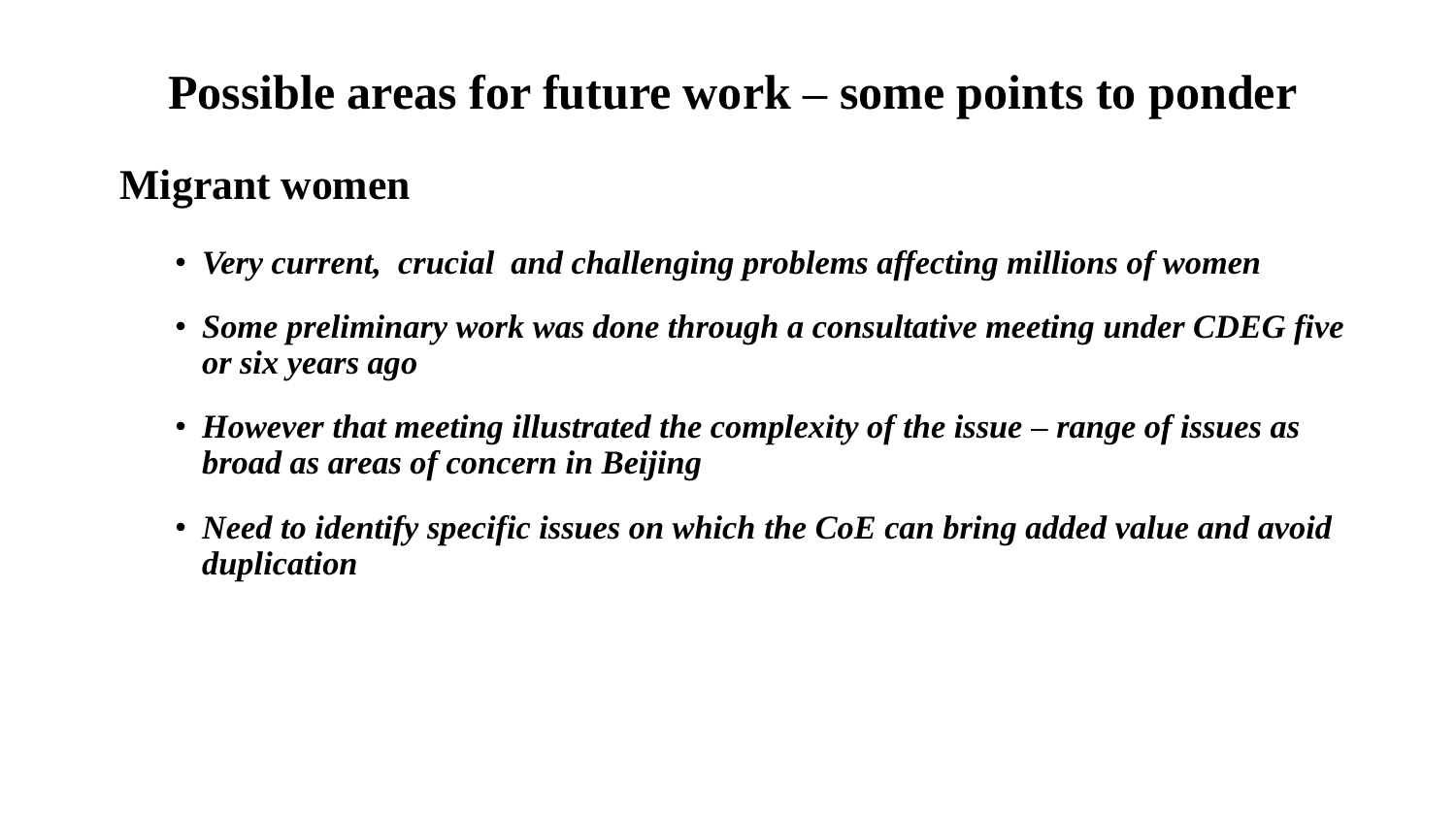## **Possible areas for future work – some points to ponder**

### **Education of girls and boys in gender equality issues**

- *Educational issues on gender equality and linked topics were raised by many speakers, particularly in relation to young girls and boys*
- *Possible role here for the Council to prepare materials, linking to the Charter on education for Democratic Citizenship and Human Rights Education*
- *Recall that the Council prepared very good booklet of cartoon stories in relation to trafficking some time ago.*
- *A similar initiative might be a useful tool for member states to help in relation to the education and awareness raising needed to reduce misuse of internet and social media by young people*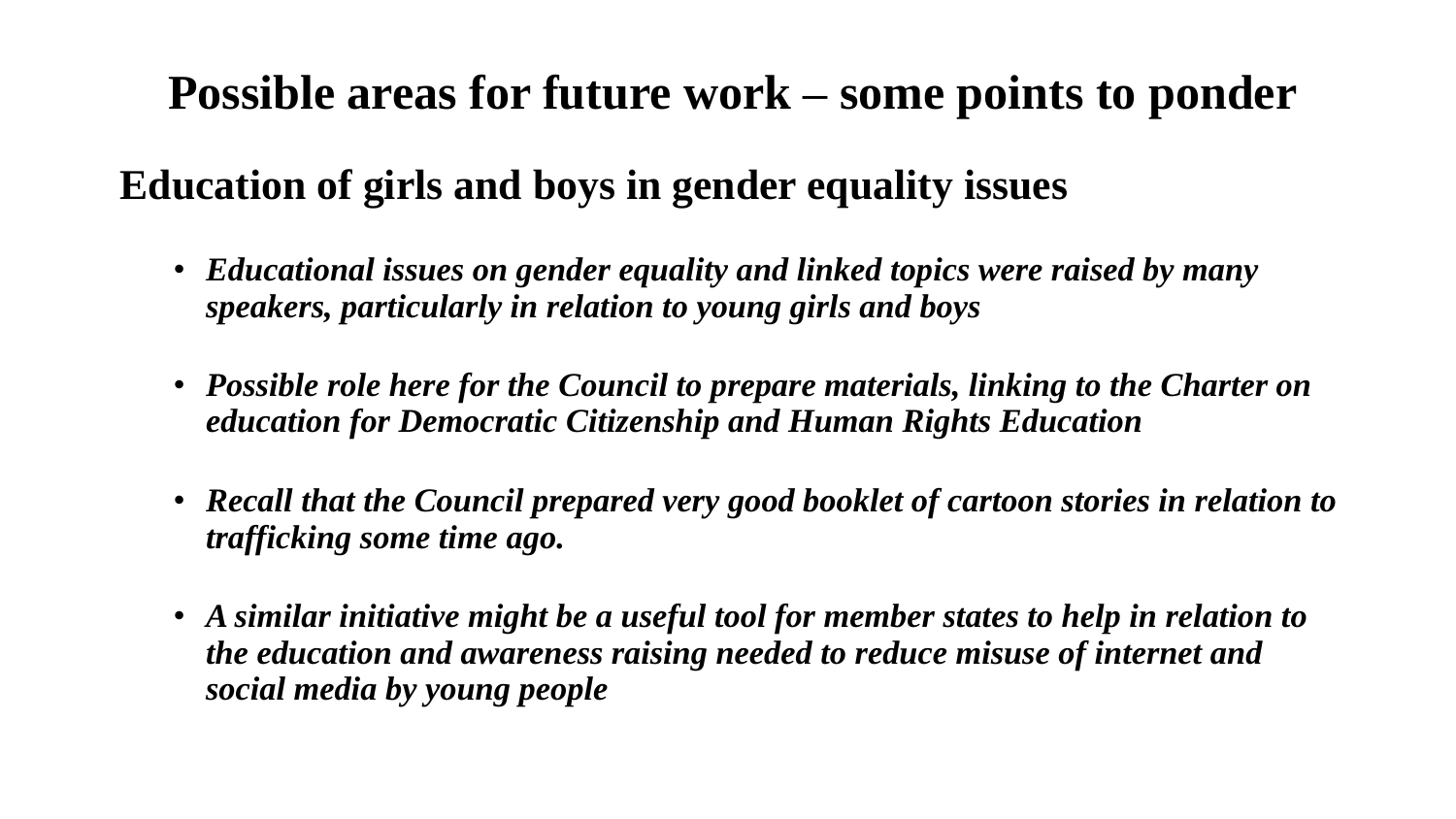# **Possible areas for future work – some points to ponder**

### **Intersectionality issues**

- **New area, not addressed to any extent – innovative and ground breaking**
- **Links therefore with the innovative approach of the Council**
- **Ideal fit with other areas of work across CoE**
- **However it is also complex and challenging due to lack of data**
- **EIGE is looking at this domain for the next iteration of the Gender Equality Index, (2017) with a possible focus on migrant background, age and disability**